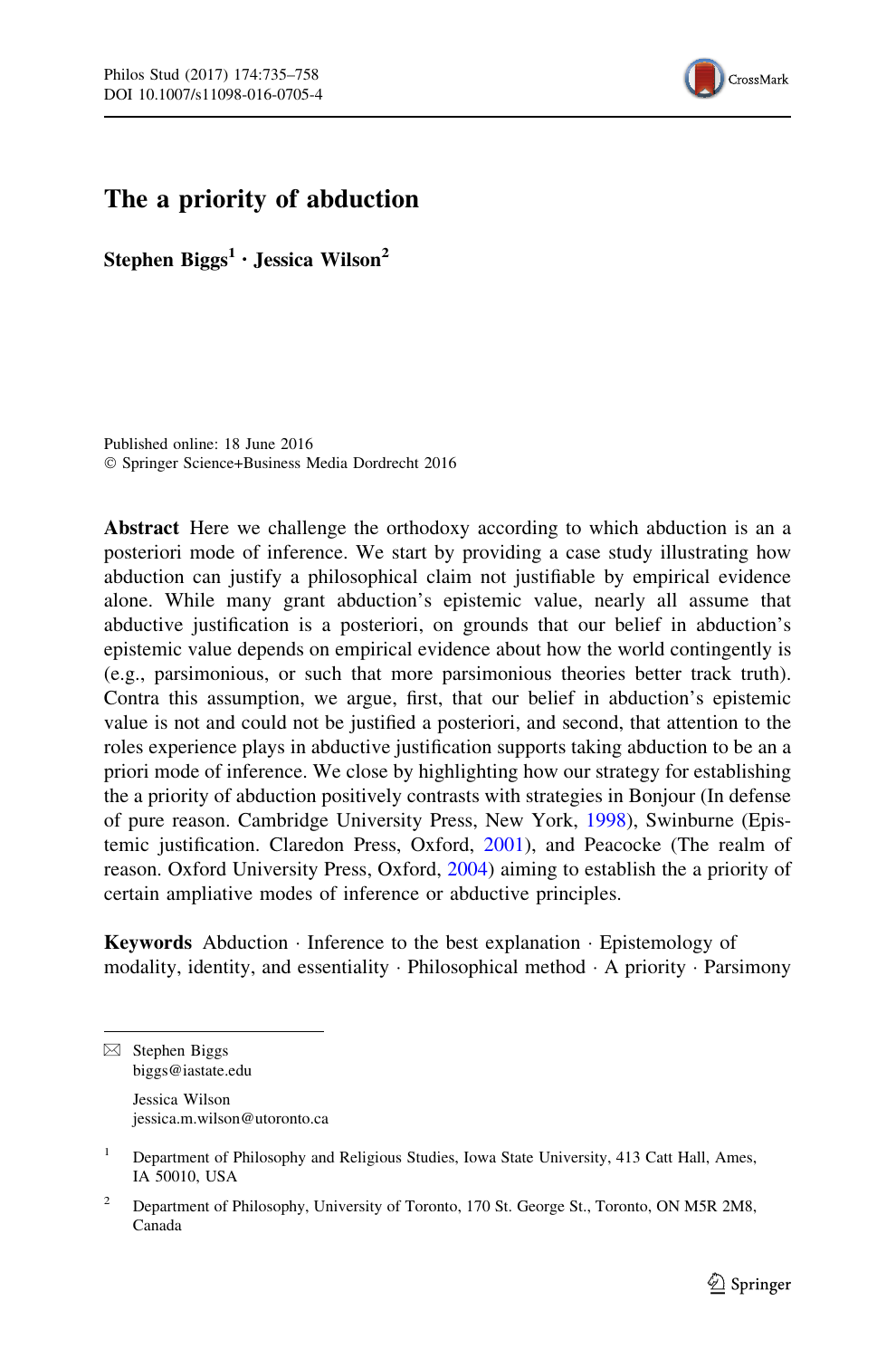### 1 Introduction

Abduction, or inference to the best explanation, is an inferential procedure that proceeds by assessing the extent to which each of a range of candidate theories satisfies certain abductive principles ('theoretical virtues'), such as principles of ontological parsimony, ideological simplicity, elegance, plausibility, compatibility with other beliefs, and so on. To use abduction when deciding among competing theories is to infer to the truth of (or justified belief in) the theory that best explains some target explanandum, where the underlying abductive principles and their weightings determine how theories are to be ranked. As Harman ([1965\)](#page-22-0) describes the procedure:

In making this inference one infers, from the fact that a certain hypothesis would explain the evidence, to the truth of that hypothesis. In general, there will be several hypotheses which might explain the evidence, so one must be able to reject all such alternative hypotheses before one is warranted in making the inference. Thus one infers, from the premise that a given hypothesis would provide a ''better'' explanation for the evidence than any other hypothesis, to the conclusion that the given hypothesis is true. (…) Such a judgment will be based on considerations such as which hypothesis is simpler, which is more plausible, which explains more, which is less ad hoc, and so forth. (89)

It is nearly universally presumed that abduction is an a posteriori mode of inference. Here we challenge this orthodoxy. We start by considering how philosophical claims pertaining to necessity, essentiality, and identity might best be justified, given that such claims appear to go beyond the empirical evidence; we register concerns about whether existing (intuition- or conceiving-based) modes of a priori deliberation can justify such claims, and present a case study supporting the increasingly common supposition that abduction can do so (Sect. [2](#page-2-0)). Though philosophers often grant that abduction can justify philosophical claims, they nearly universally assume that abduction is an a posteriori mode of inference, on grounds that our justification for thinking that abduction has epistemic value (roughly: results in justified beliefs; a more specific definition follows) depends on (what we might call) 'indirect' empirical evidence, pertaining to how the world contingently is (e.g., parsimonious, or such that more parsimonious theories are more likely to be true). Contra this line of thought, we argue that no empirical evidence—direct or indirect, actual or hypothetical—is or could be relevant to assessing the epistemic value of abductive principles (e.g., parsimony), or more generally, of abduction, concluding that our justification for the belief that abduction has epistemic value is not a posteriori (Sect. [3](#page-6-0)). We then argue that our justification for this belief is a priori, by identifying the roles that experience can play in forming a justified belief, and considering the bearing of such roles on whether a given belief is justified a priori or a posteriori (Sect. [4\)](#page-13-0). We close by highlighting how our strategy for establishing the a priority of abduction contrasts with strategies in Bonjour ([1998\)](#page-21-0), Swinburne  $(2001)$  $(2001)$  $(2001)$ , and Peacocke  $(2004)$  $(2004)$  that aim to establish the a priority of certain ampliative modes of inference or abductive principles, and showing that our account is not subject to certain concerns with these accounts (Sect. [5\)](#page-16-0).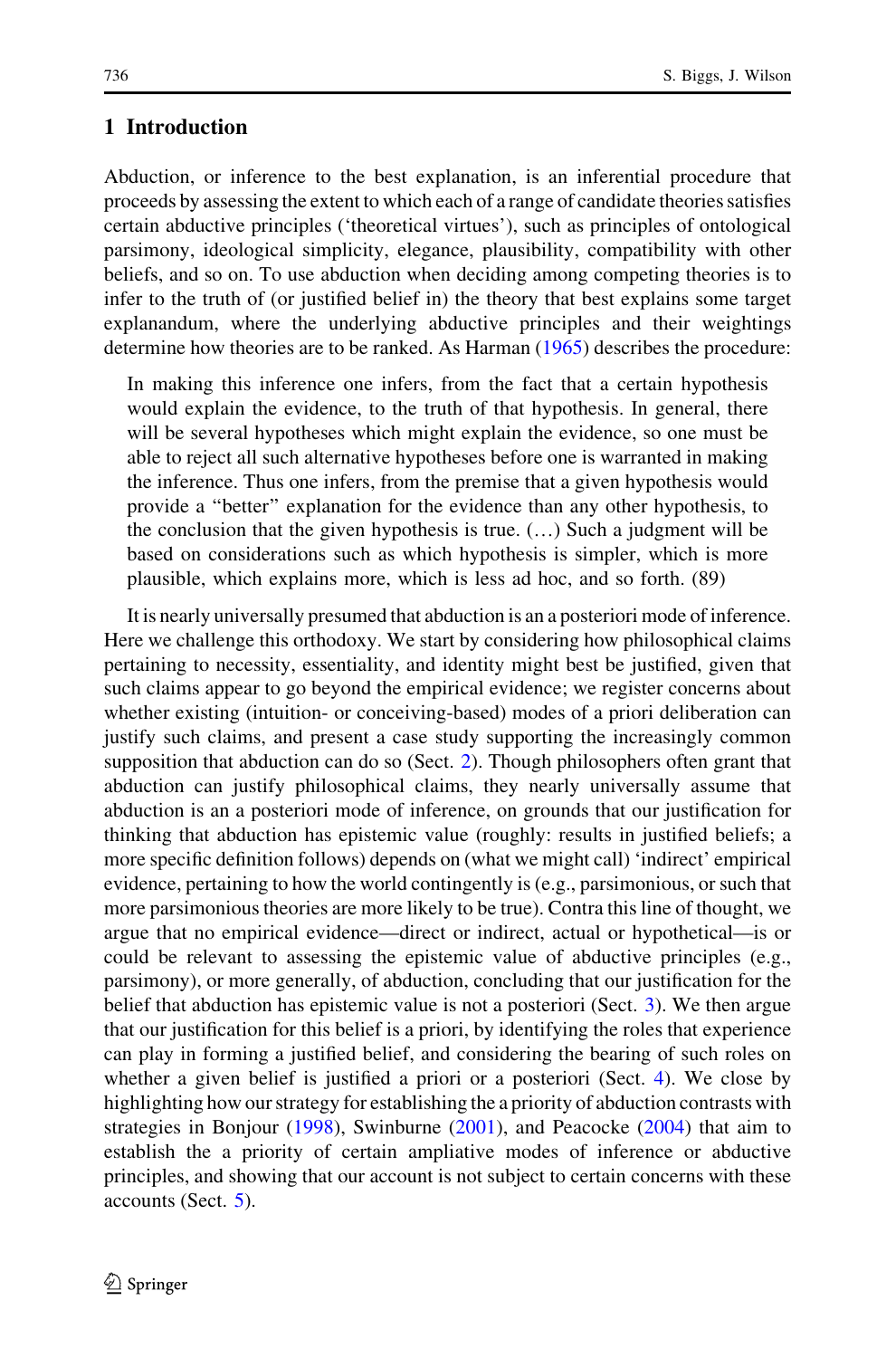<span id="page-2-0"></span>Four preliminary clarifications. First, we use 'abduction' as a label for 'inference to the best explanation' for the sake of simplicity, not to imply that inference to the best explanation just is Peirce's abduction.<sup>1</sup>

Second, we take a mode of inference  $M$  to have epistemic value if necessarily, for any subject s, conclusion C, and premise(s)  $P$ : if s justifiably believes  $P$  and uses M to infer C from P, then (absent defeaters) s justifiably believes C. Nothing in what follows depends specifically on epistemic values' involving justified belief; those taking knowledge, entitlement, warrant, or some other epistemic feature to enter more basically into what Beebe [\(2009](#page-21-0)) calls the "epistemic goodness of [a given mode of] inference'' (619) can substitute accordingly.

Third, in what follows we set aside general skepticism about abduction. We assume that we are actually justified in believing that abduction has epistemic value, and aim here to establish (among other results) that our justification for believing this is a priori.<sup>2</sup> We see this as dialectically reasonable, given the popularity of and seeming need for abduction both in the sciences and in philosophy (for which we provide further support in Sect. 2), as per Lipton's claim that ''Inference to the Best Explanation is a popular account'' ofinference [\(1991](#page-22-0)/2004, 1), Ladyman's claim that ''naturalists must agree that inference to the best explanation is indispensable in science"  $(2007, 184)$  $(2007, 184)$ , and Hawley's claim that ''rejection of inference to the best explanation … is incompatible with standard versions of scientific realism"  $(2006, 454)$  $(2006, 454)$ .<sup>3</sup>

Fourth, we do not take any stand here on exactly how abduction works, beyond the sort of rough sketch that Harman provides, and the presupposition that principles such as ontological parsimony and compatibility with existing beliefs are among the abductive principles. Our case for abduction's being an a priori mode of inference is compatible with a wide range of competing views about which principles are among the abductive principles, how abductive principles are to be weighted, how abduction relates to other forms of inference, and so on.<sup>4</sup>

### 2 How are philosophical claims justified?

Philosophers often attempt to discern whether certain claims are necessary or contingent, whether certain properties of an object are essential or accidental to that object, whether certain spatiotemporally coincident entities are identical or distinct, and so on. On the face ofit, empirical evidence alone does not provide ajustificatory basis for

<sup>&</sup>lt;sup>1</sup> For reasons to distinguish Peircean abduction and inference to the best explanation see, e.g., Minnameier [\(2004](#page-22-0)), Campos ([2011\)](#page-21-0), Plutynski [\(2011](#page-22-0)), and Mackonis [\(2013](#page-22-0)).

<sup>&</sup>lt;sup>2</sup> For arguments that abduction has epistemic value see, e.g., Lipton [\(1991](#page-22-0)/2004) and Weintraub ([2013](#page-23-0)); for arguments that abduction lacks epistemic value see, e.g., van Fraassen [\(1980](#page-23-0), [2002\)](#page-23-0).

<sup>&</sup>lt;sup>3</sup> Skeptics may nonetheless be interested in our reasons for thinking that the belief that abduction has epistemic value cannot be justified a posteriori.

 $4\,$  For consideration of the principles at play in abduction see, e.g., Thagard [\(1978](#page-23-0)), Lipton ([1991/](#page-22-0)2004), Beebe ([2009\)](#page-21-0) (esp. 609–611), and Mackonis [\(2013](#page-22-0)). For attempts to formalize some abductive principles see, e.g., McGrew [\(2003\)](#page-22-0) and Shupbach and Sprenger ([2011](#page-22-0)). For competing views on how abduction relates to other forms of inference see, e.g., Harman [\(1970](#page-22-0)), van Fraassen [\(2002](#page-23-0)), Weisberg ([2009\)](#page-23-0), and Henderson ([2014\)](#page-22-0).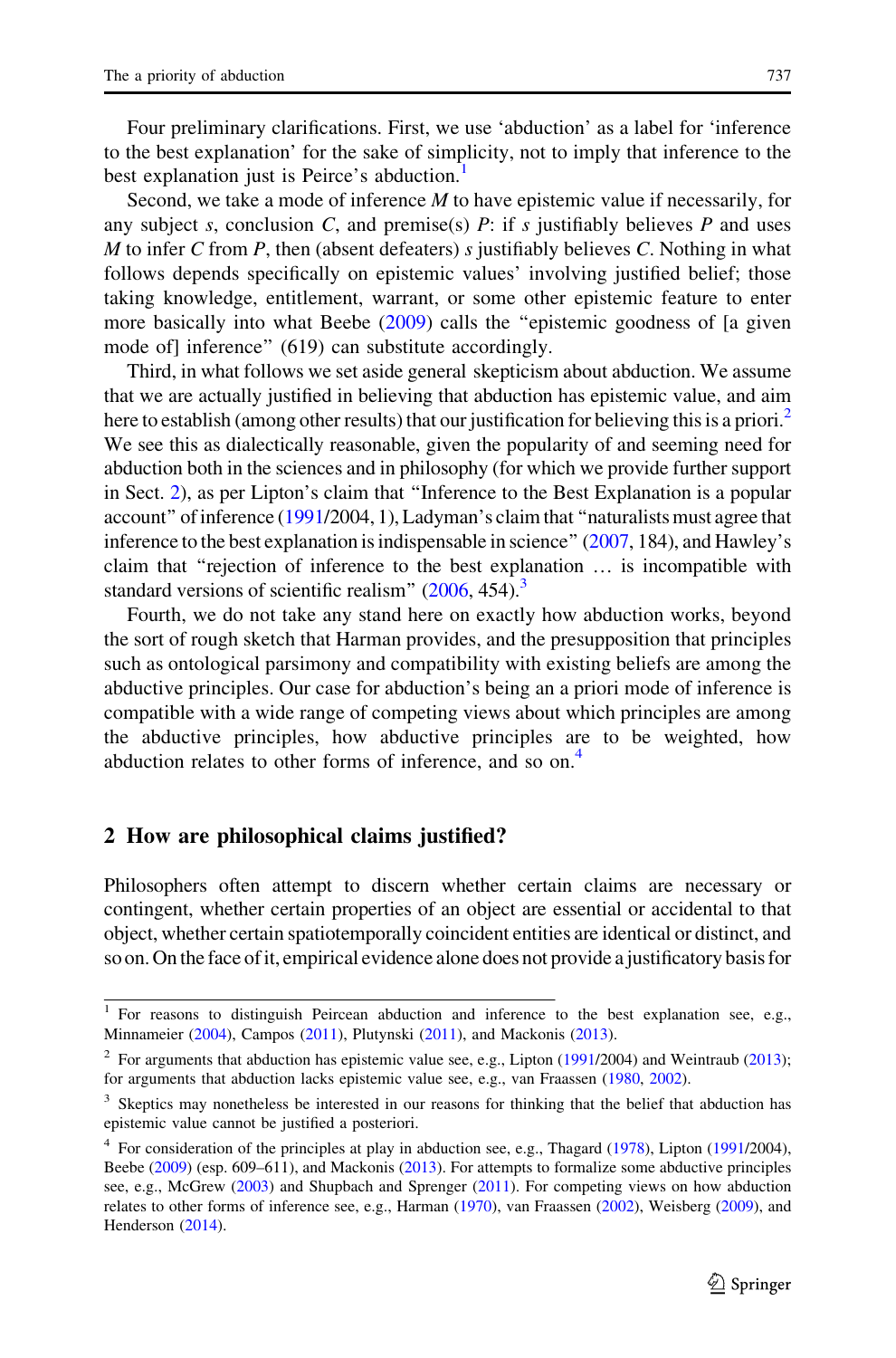such claims, since it does not distinguish between the features at issue: experience can tell us that Socrates is mortal, but not whether this is necessary or contingent; it can tell us that Ruth is a philosopher, but not whether this is essentially or accidentally so; it can tell us that water and  $H_2O$  are spatiotemporally coincident, but not whether these are identical or distinct. A strict empiricist might conclude that philosophers are wrong to seek answers to questions about necessity, essence, identity, and the like, but we follow those who think that we can provide epistemically principled answers to such questions, even in the absence of decisive empirical evidence.

# 2.1 Justifying philosophical claims: intuition- and conceiving-based approaches

How can philosophers fill the gap between empirical evidence and claims about necessity, essentiality, and identity (to focus on three especially important philosophical notions)? So far as a priori modes of deliberation are concerned, two options are standardly on offer. On the first, it is supposed that an a priori form of evidence fills the gap, along the lines of Bealer's [\(2000](#page-21-0), [2002](#page-21-0)) accounts of intuition as a non-inferential, a priori form of rational 'seeming', which encodes our insight into the concepts entering into the claim at issue, and which constitutes evidence for claims about necessity, essentiality, and identity. On the second, it is supposed that an a priori mode of inference fills the gap, as with Chalmers and Jackson's [\(2001](#page-21-0)) and Chalmers's ([2002](#page-21-0)) account of conceiving as an a priori form of rational inference, which takes empirical evidence as input and which—upon consideration of how we (or more specifically: idealized versions of ourselves) would be inclined to apply our concepts in hypothetical scenarios—delivers indefeasible claims about necessity, essentiality, or identity as output.

We find these currently available accounts of a priori deliberation into philosophical questions unsatisfying, for two reasons in particular. First, a priori conclusions based in either intuition or conceiving require that our conceptual competence be such as to eventuate in determinate results in any scenario relevant to assessing the philosophical claim at issue: we must be able to consider whether there are any scenarios where our understanding of 'Socrates is mortal' comes apart from our concept of truth, where our concepts of 'Ruth' and 'philosophizing' come apart, where our concepts of 'water' and  $H<sub>2</sub>O'$  come apart. But as has been argued by Wilson ([1982,](#page-23-0) [2006\)](#page-23-0), Block and Stalnaker ([1999\)](#page-21-0), Byrne and Pryor ([2006\)](#page-21-0), Melnyk ([2008\)](#page-22-0), and ourselves (Biggs and Wilson [2016,](#page-21-0) in progress), our concepts are typically to some extent indeterminate, thus preventing their determinate application in the requisite full range of scenarios using the resources of intuition or conceiving, understood as involving some sort of rational insight into pre-existing conceptual connections, alone. $\overline{S}$  As such, we are inclined to agree with Williamson [\(2007](#page-23-0)) that, at the end of the day, ''few philosophical questions are conceptual questions in any distinctive sense'' (3).

<sup>5</sup> Nor, pace Chalmers, can the requisite ampliative (read: abductive) resources be built into the concepts at issue, without multiplying concepts and introducing other problems (see Biggs and Wilson [2016](#page-21-0), in progress).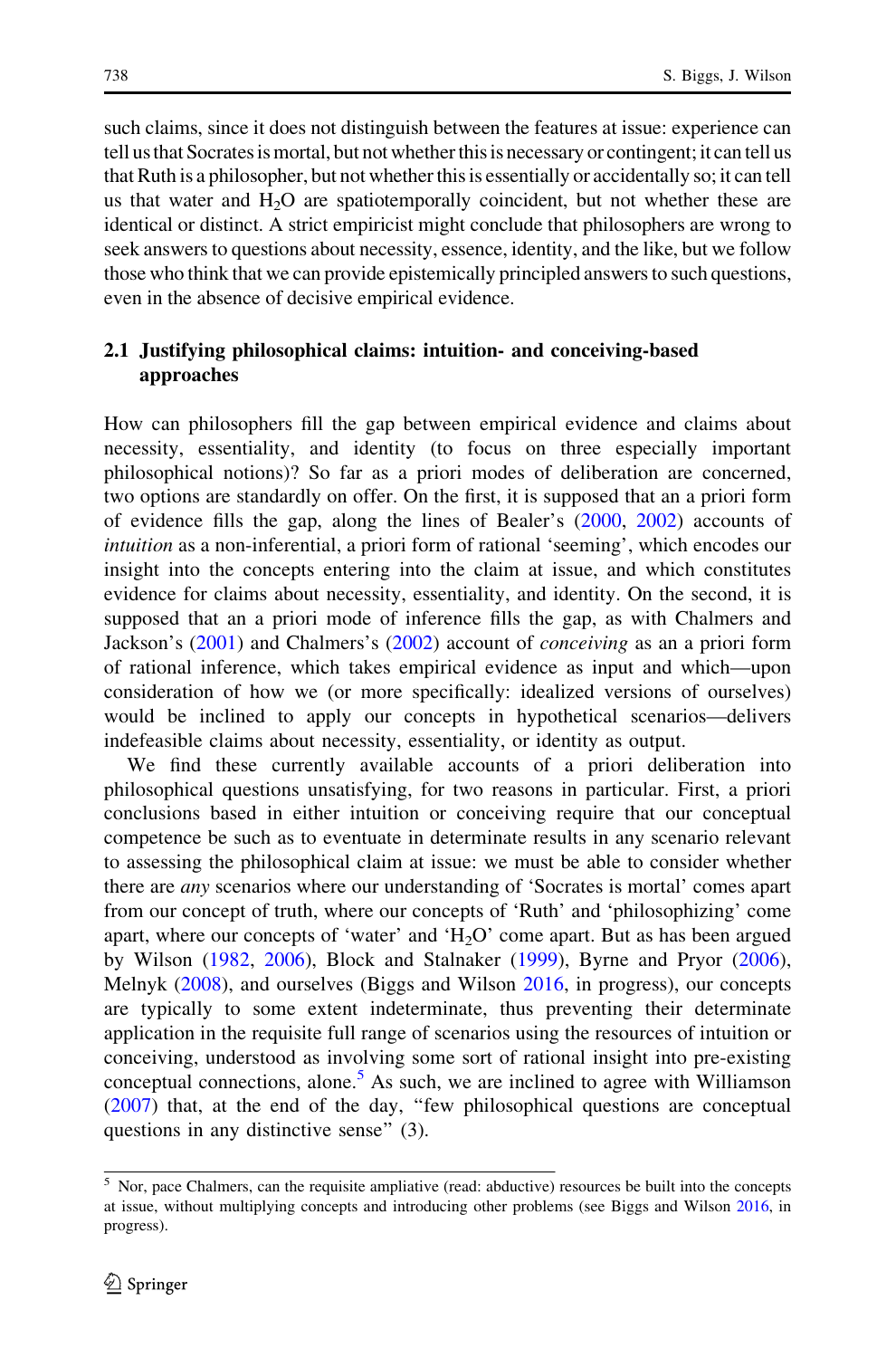Second, results based in intuition and conceiving too often leave philosophers at an impasse, reflecting that individuals registering different opinions about what is intuitively true or conceivable have no clear means of resolving their disputes, and hence no clear means of resolving the answers to the original questions about necessity, essentiality, and identity. As Block and Stalnaker ([1999\)](#page-21-0) observe, ''claims about conceivability seem at least as fragile and fallible as intuitions about what is metaphysically possible'' (6). Moreover, and more problematically, there is a kind of 'black box' aspect to these forms of a priori deliberation, which renders differences in claims about what is intuitive or conceivable largely brute, and as such not amenable to reasoned reconciliation.

We are inclined to see these concerns as representing insuperable difficulties for intuition- and conceiving-based approaches to the justification of philosophical claims.

#### 2.2 Justifying philosophical claims: abduction

Luckily, there is a better available approach to the justification of philosophical claims—namely, abduction. It's increasingly common for metaphysicians to characterize philosophical investigations as proceeding by way of this mode of inference.<sup>6</sup> For example, Hawley  $(2006)$  $(2006)$  argues that abduction can justify beliefs in metaphysics no less than in science, Rayo [\(2013](#page-22-0)) argues that abduction can justify beliefs about identity ("just is" statements), Biggs  $(2011)$  $(2011)$  argues that abduction can justify beliefs about necessity and possibility, and Sider ([2009\)](#page-23-0) is explicit that metaphysical investigations generally appeal to abductive principles:

Competing positions are treated as tentative hypotheses about the world, and are assessed by a loose battery of criteria for theory choice. Match with ordinary usage and belief sometimes plays a role in this assessment, but typically not a dominant one. Theoretical insight, considerations of simplicity, integration with other domains (for instance science, logic, and philosophy of language), and so on, play important roles. (385)

By way of illustration, consider the oft-registered claim that water is identical with  $H_2O$ . What justifies, or could justify, this claim? To start, as above, the justification is partly dependent on empirical experience—in particular, on water and  $H_2O$ 's being actually spatiotemporally coincident.<sup>7</sup> On the other hand, the

<sup>6</sup> This is not to suggest that metaphysicians have only recently characterized philosophy as proceeding by way of abduction. For example, as Fisher ([2015\)](#page-22-0) notes, Donald Williams's method for doing metaphysics included ''the weighing up of competing hypotheses against a scientific picture of the world, common sense, and a theory's explanatory power and simplicity'', such that Williams ''can be seen as an early defender of 'inference to the best explanation''' as a method for doing metaphysics (6).

<sup>&</sup>lt;sup>7</sup> The claim that water and  $H_2O$  are actually coextensive (and identical) has been widely (albeit not universally) accepted since Putnam ([1962,](#page-22-0) [1975](#page-22-0)) and Kripke [\(1980\)](#page-22-0). As has been observed (in, e.g., Weisberg  $2005$ ), however, chemists take H<sub>2</sub>O to be a genus that includes a series of distinct isomers among its species, some of which, they say (at least in ordinary contexts), are not water. Supposing, then, that we defer to chemists' usage of 'water' to fix the content of our own uses, water is not coextensive with H<sub>2</sub>O. Granting Weisberg's point, it remains that chemists (hence we) might maintain that water is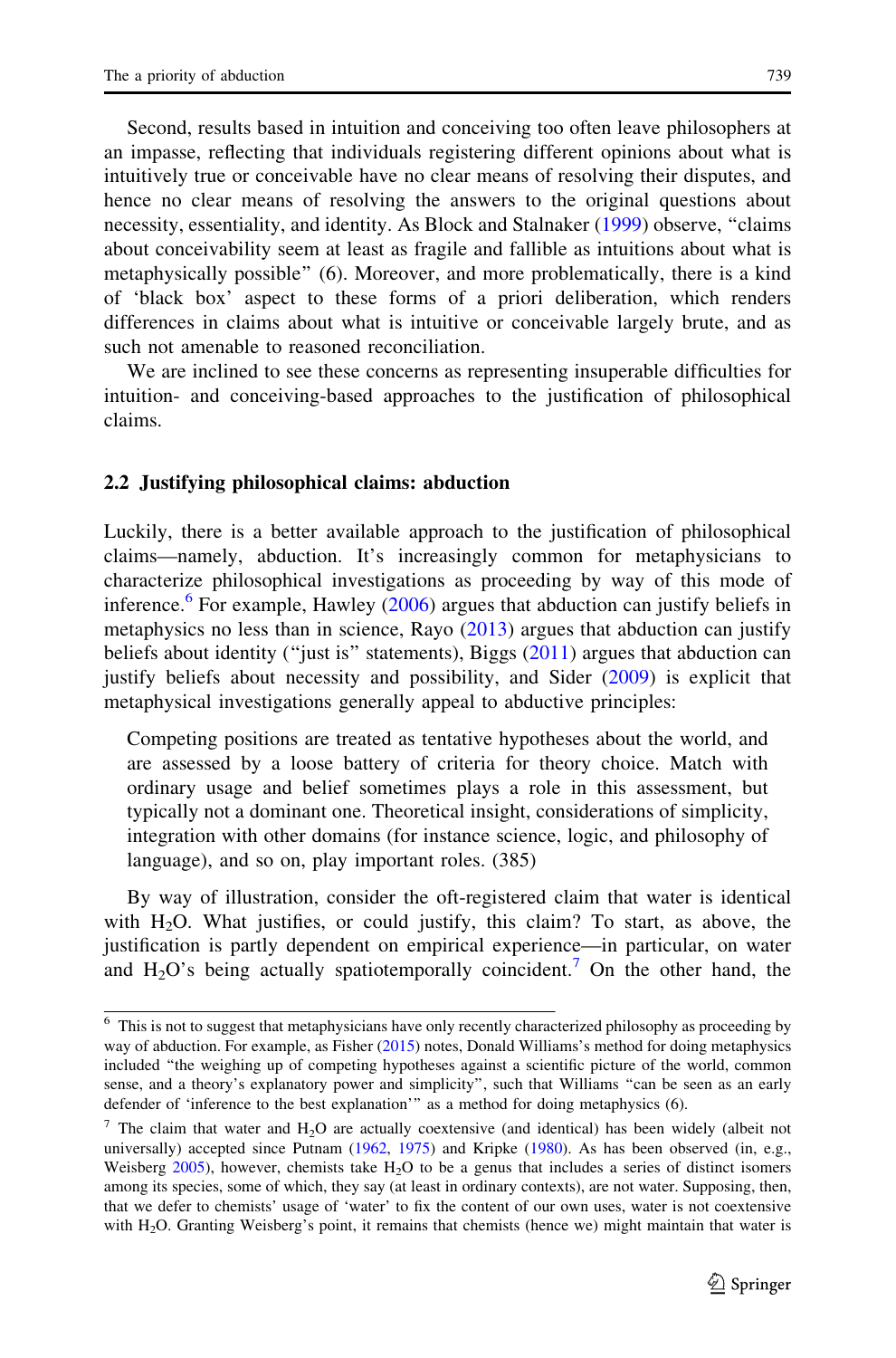justification for the identity claim must go beyond this experience, for spatiotemporal coincidence is compatible with different theories about the relation between water and  $H_2O$ , including, to start:

*Identity:* Water is identical with  $H_2O$ 

and

Distinctness: Water is distinct from  $H_2O$ .

Distinctness, in turn, is compatible with various specific accounts of the relation at issue, in terms of constitution, composition, functional realization, the determinatedeterminable relation, strong (physically unacceptable) emergence, and so on.

Given these options, why endorse *Identity* rather than some version of Distinctness? Going by what philosophers actually do, it will be natural to start by appealing to the abduction-relevant fact that *Identity* is the most *ontologically* parsimonious explanation of the spatiotemporal coincidence, in that it posits a single type, or kind, rather than two or more, as on any version of *Distinctness*. That's not the end of the story, since acceptance of Identity on grounds of its providing the most parsimonious explanation of the spatiotemporal coincidence requires that other things be equal—on Identity doing as well as or better than Distinctness along other abductive dimensions, including consistency, elegance, and compatibility with existing beliefs. And though *Identity* appears to do better than Distinctness with respect to some such dimensions (e.g., elegance), that it does so for others (e.g., compatibility with other beliefs) is less clear. For example, if we have reason to think that water is multiply realizable, or that the term 'water', in entering into distinctive special science laws, is naturally seen as picking out a distinctive higher-level property, then a proponent of *Identity* needs to say more. And, indeed, reductionists about special science kinds do address these sorts of concerns in the course of defending their view.<sup>8</sup>

Indeed, notwithstanding common acceptance of *Identity*, this debate isn't over. However the debate eventually plays out, the first point we want to make is that it is very natural to see philosophical investigations into these options as appealing to abduction and associated abductive principles, as Hawley, Rayo, Sider, and others suggest.<sup>9</sup> The second point is that, notwithstanding the provisional status of even

Footnote 7 continued

identical with a particular isomer (or set of isomers) rather than merely spatiotemporally coincident with that isomer (or set of isomers), and run the argument to follow accordingly. For purposes of illustration we stick with the usual identity claim.

<sup>&</sup>lt;sup>8</sup> For example, a reductionist might aim to accommodate multiple realizability by taking the identity to involve a disjunctive lower-level type (a la Antony [1999\)](#page-21-0) or by embracing species-level type-identities (a la Kim [1972](#page-22-0)); and a reductionist might reject seeming reference to higher-level types as presupposing an incorrect 'Picture Theory' of meaning (a la Heil [2003](#page-22-0)).

<sup>&</sup>lt;sup>9</sup> Ladyman ([2007\)](#page-22-0) worries that abduction cannot justify beliefs in metaphysical claims about real entities (e.g., water) because it takes intuitions as its explananda, and those intuitions may not reflect the nature of those entities. But typically the explananda at issue when using abduction to justify philosophical claims will also consist in empirical evidence—e.g., evidence that water and  $H_2O$  are spatiotemporally coincident.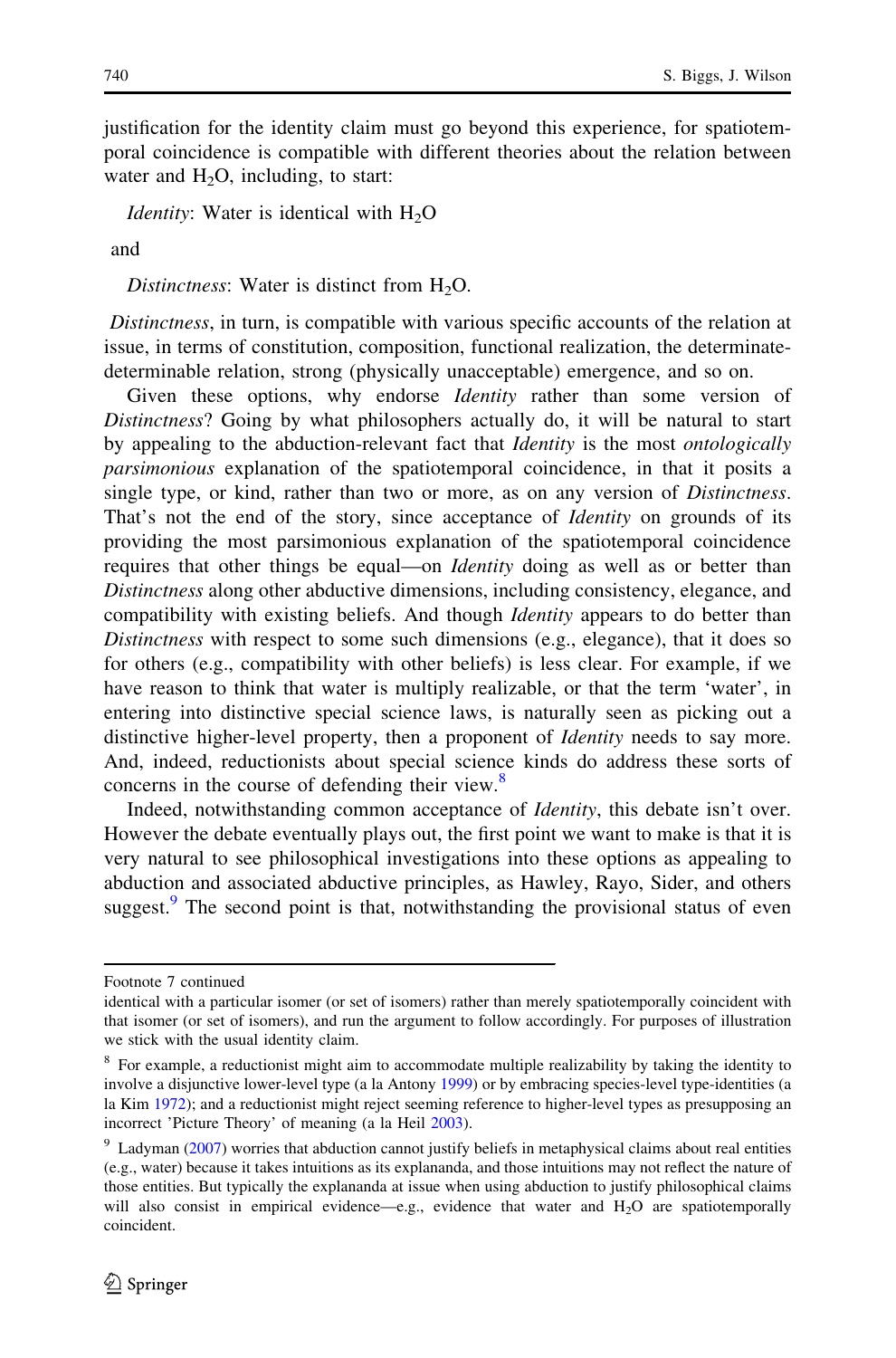<span id="page-6-0"></span>commonly endorsed claims such as *Identity*, there is no clear reason to interpret this status as indicating that abductive assessments of philosophical claims are doomed to be inconclusive, as opposed to simply reflecting that we are currently some distance from the end of inquiry (see Biggs and Wilson [2016,](#page-21-0) in progress). No one ever said that justifying philosophical claims was going to be easy—we just don't want it to be insuperably difficult, as it arguably is (due to widespread conceptual indeterminacy, and to brute differences in what is considered intuitive or conceivable) on intuition- or conceiving-based approaches. And though we cannot fully defend these claims here, a case can be made (see Biggs and Wilson [2016](#page-21-0), in progress) that abduction, in being an ampliative mode of inference and in involving explicit criteria as opposed to brute intuition- or conceiving-based seemings, has resources both for overcoming conceptual indeterminacy (if it turns out that conceptual connections are ever relevant to abductively justifying philosophical claims) and for allowing disputants to engage in substantive debate.

In what follows, then, we assume, following Hawley, Rayo, Sider and many others, that philosophical claims are justified by appeal to abduction, and that as such, we are actually justified in believing that abduction has epistemic value.

# 3 Where it is argued that belief in the epistemic value of abduction is not justified a posteriori

Given that we are justified in believing that abduction has epistemic value, is this justification a priori or a posteriori? The nearly universal answer is that this justification is a posteriori: as Douven  $(2011)$  $(2011)$  $(2011)$  says in discussing the status of abduction as having epistemic value, ''all defenses that have been given so far are of an empirical nature in that they appeal to data that supposedly support the claim that (in some form) abduction is a reliable rule of inference". $^{10}$ 

The line of thought underlying this answer seems to be that whether abduction has epistemic value depends on contingent, empirical fact(s) registering that the world is as the abductive principles suggest it to be—e.g., ontologically parsimonious, or such that (other things being equal) ontologically parsimonious theories are likely to be true—and correspondingly, that whether we are justified in believing that abduction has epistemic value depends on whether we are justified in believing that the contingent, empirical facts are as abduction suggests them to be. Hence Sober [\(1988](#page-23-0)) says that "Appeal to simplicity is a surrogate for stating an empirical background theory" (64); Bonjour [\(1998](#page-21-0)) wonders, "Why, after all, should it be thought … that the world is somehow more likely to be simple than complex?'' (91); and Beebe (200?) says, more generally:

[P]ractically everyone who works on abductive inference believes that such inferences are justified empirically and that the theoretical virtues are broadly empirical and contingent marks of truth. (625)

<sup>10</sup> Depending on what counts as a 'defense', Douven may be overstating the case; see Sect. [5](#page-16-0).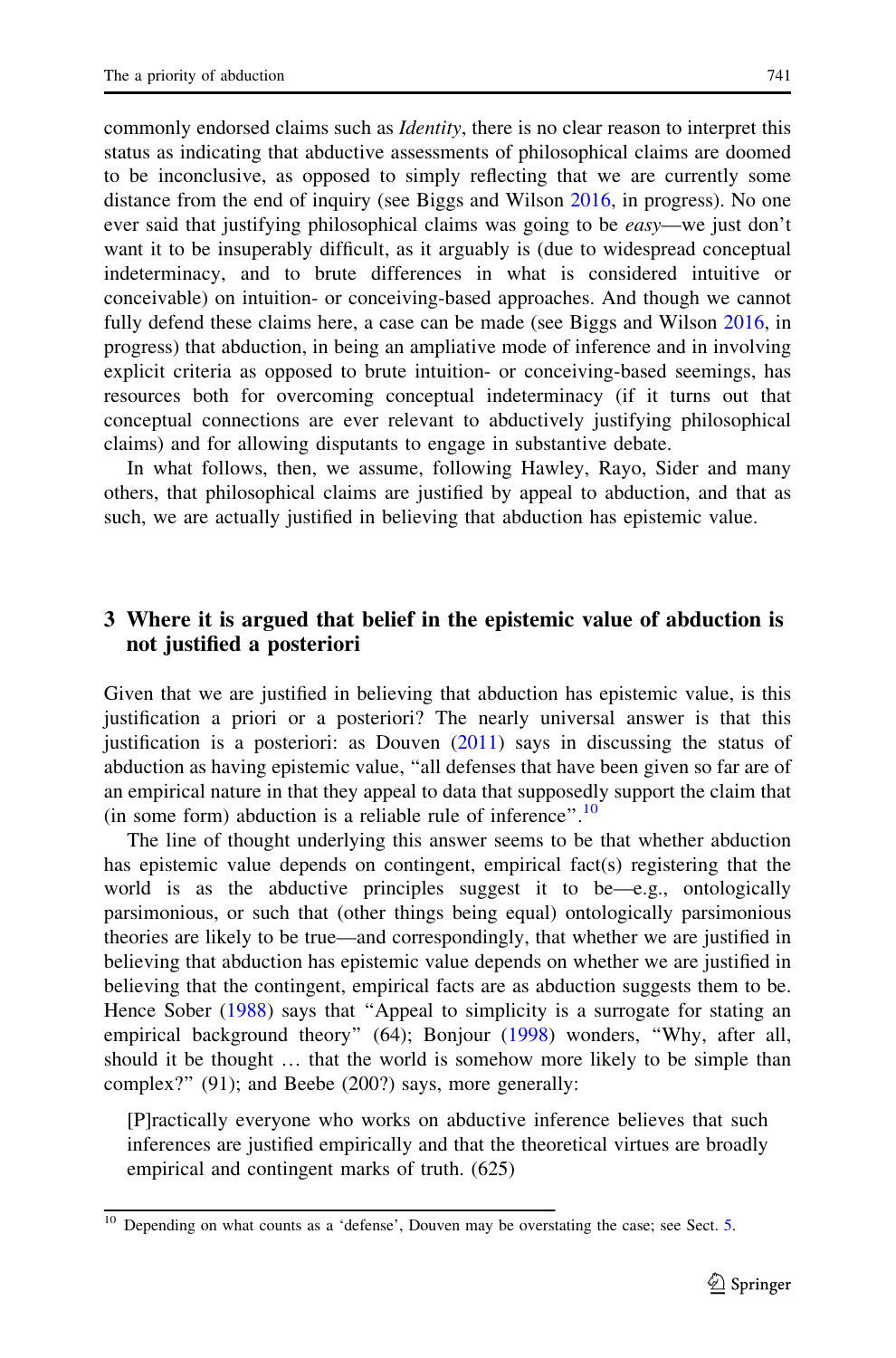We now argue that, notwithstanding this line of thought, the justification for the belief that abduction has epistemic value is not and indeed could not be a posteriori.<sup>11</sup> We illustrate our argumentative strategy by attention to the following principle of parsimony:

*Parsimony*: For any theories T and  $T^*$ , and entity E: if T and  $T^*$  differ in that  $T^*$  includes Es as fundamental but T does not, then *ceteris paribus* we should believe  $T<sup>12</sup>$ 

Our strategy generalizes, mutatis mutandis, to other abductive principles, and more generally to abduction itself, understood as constituted by application of these principles.<sup>13</sup> And for short, we sometimes refer to our target (that is, the question whether our belief in the epistemic value of abduction/abductive principles is justified a priori or a posteriori) in simpler terms as concerning whether the epistemic value of abduction/abductive principles is a priori or a posteriori.

We start with two clarificatory points, which will structure what follows. First, note that two different sorts of claim might be seen as entering into the line of thought according to which the epistemic value of abduction (and associated principles) is a posteriori. Applied to Parsimony: one claim is that the epistemic value of *Parsimony* depends on whether the world is "simple rather than complex"; the other claim is that the epistemic value of Parsimony depends on whether, at the world in question, theories satisfying *Parsimony* are more likely to be true. We address each claim in turn.

Second, as Bonjour ([1998\)](#page-21-0) notes, ''the precise character of the distinction between a priori and a posteriori justification remains more than a little obscure'' (6). A common first pass has it that a belief in a true proposition is justified a priori if it is justified independently of any appeal to experience, and is justified a posteriori if it is justified by at least some appeal to experience. But what sort of experience is at issue? As is familiar, certain kinds of experience—e.g., that required to understand the proposition at issue—play a role even in a priori deliberation, requiring second-pass refinement of the distinction (an issue to which we will return in Sect. [4\)](#page-13-0). We can also ask, however, what sort of experience is at issue in a posteriori justification. This is typically qualified as being 'empirical' or as involving empirical evidence, where the notion of the empirical is tied to inprinciple observability or other broadly sensory or causal notions. Hence Bonjour suggests that

 $\frac{11}{11}$  Swinburne ([2001\)](#page-23-0) and Peacocke ([2004\)](#page-22-0) also take broadly abductive applications of (something akin to) the principle of simplicity to be a priori justified. As prefigured, in Sect. [5](#page-16-0) we highlight the main points of contrast of our account with these other approaches, as well as with Bonjour's ([1998\)](#page-21-0) account of induction as a priori justified.

 $12$  As above, there are several conceptions of parsimony on offer; we focus on *Parsimony* for simplicity (no pun intended). For discussion of various conceptions of parsimony and related principles, see, e.g., Baker [\(2003](#page-21-0), [2004/](#page-21-0)2010) and Sober [\(2003](#page-23-0)).

<sup>&</sup>lt;sup>13</sup> Since some principles may be in tension, abduction as a general mode of inference also presumably encodes how these are to be ranked and weighted; we return to this issue at the end of this section.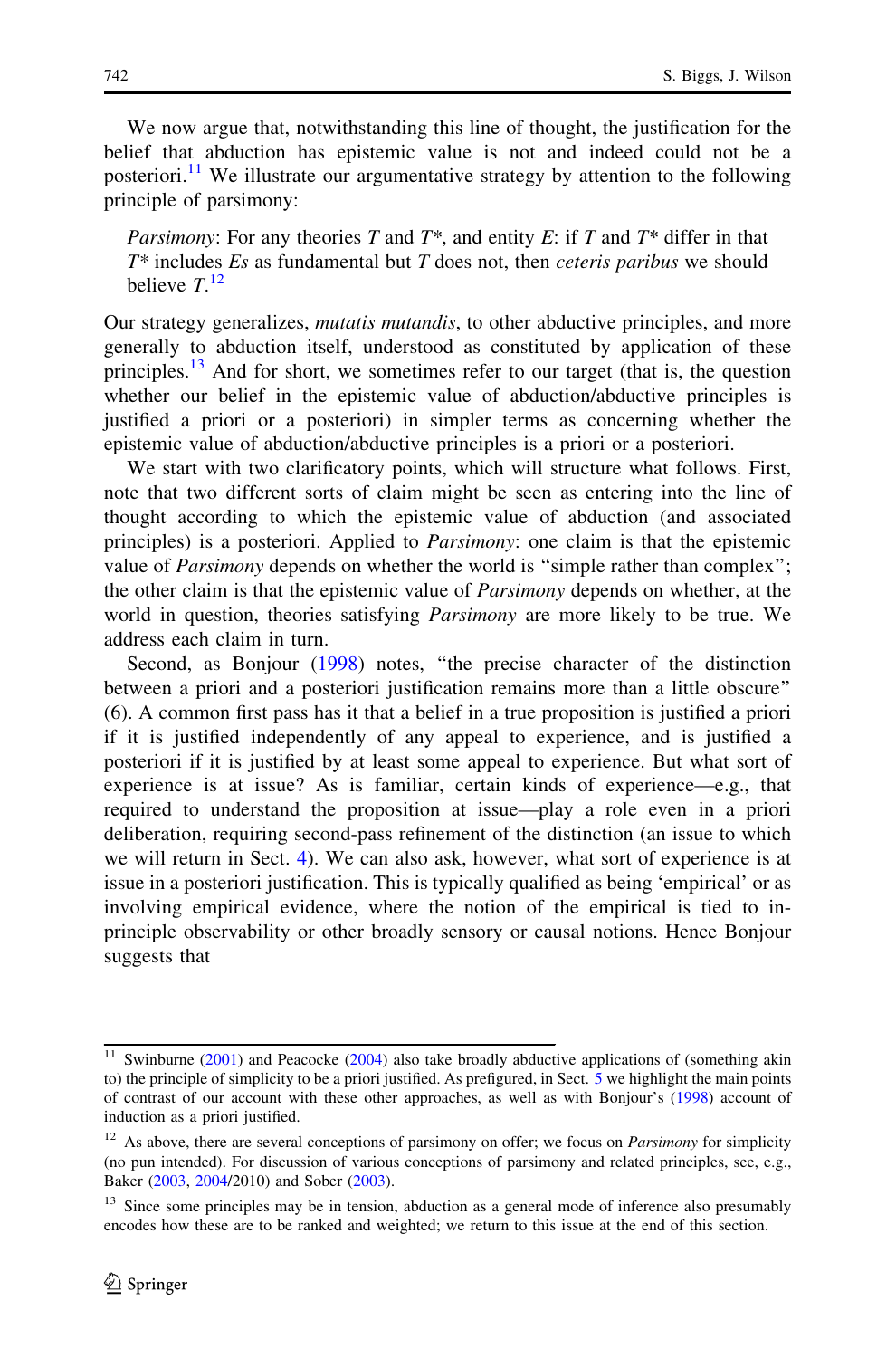the relevant notion of experience should be understood to include any sort of process that is perceptual in the broad sense of (a) being a causally conditioned response to particular, contingent features of the world and (b) yielding doxastic states that have as their content putative information concerning such particular, contingent features of the actual world as contrasted with other worlds. (8)

We will have something along these lines in mind when assessing whether it makes sense to suppose that the epistemic value of *Parsimony* is justified a posteriori, but down the line (by way of an objection to our conclusion that this epistemic value is not justified a posteriori) will consider a more 'metaphysical' conception of the experience or empirical evidence at issue.

To start, then. According to the first claim, the epistemic value of *Parsimony* is a posteriori, in depending on whether the actual world is parsimonious. Now, if what it is for a world to be simple or complex, parsimonious or not, depends on how many fundamental entities there are at a world, then this is presumably something for which we could have empirical evidence. But any such evidence would be irrelevant to the epistemic value of *Parsimony*. How many fundamental kinds (for example) does a world have to contain in order to be unparsimonious? Two? Fortytwo? A billion? These questions are silly, precisely because Parsimony is a principle or a norm that guides theory choice, not a descriptive fact that holds, or doesn't hold, at a world.14 Hence even if we could make some sense of its being true that 'A world with a billion fundamental kinds is unparsimonious', that a world had a billion fundamental kinds would be irrelevant to the epistemic value of Parsimony. It would still remain, in such a world, that in theorizing one should not posit more fundamental kinds (e.g., one billion and one, in the world at issue) than are needed.

According to the second claim (which some may have had in mind in endorsing the first), the epistemic value of *Parsimony* is a posteriori, in depending on whether, in the actual world, theories satisfying *Parsimony* are more likely to be true. If there were some way to empirically determine, in a world, whether theories satisfying *Parsimony* were more likely to be true, then this would, perhaps, be relevant to the epistemic value of Parsimony; in particular, such empirical evidence would, perhaps, be relevant to whether belief in this epistemic value was justified a posteriori.<sup>15</sup> But in any case we could never gain empirical evidence, however 'indirect', to this effect. *Parsimony*, like all abductive principles, requires that 'other things be equal'. Consequently, no empirical evidence could, even in principle, distinguish between a world in which theories satisfying Parsimony were more likely to be true, and one where this was not the case. If there were such empirical evidence—if, for example, experiments were to indicate that the world contained more fundamental kinds than our best theory

 $14$  Nor is *Parsimony* a piece of "information" that might be entailed by base facts at a world, as Chalmers and Jackson ([2001\)](#page-21-0) suggest in responding to Block and Stalnaker's [\(1999](#page-21-0)) objection that appeal to simplicity considerations is required in order to overcome conceptual underdetermination.

<sup>&</sup>lt;sup>15</sup> We say 'perhaps' since one might deny that justification (or whatever epistemic good is seen as entering into the characterization of the epistemic value of a given mode of inference) hinges on truth, or likely truth, or any other metaphysical notions.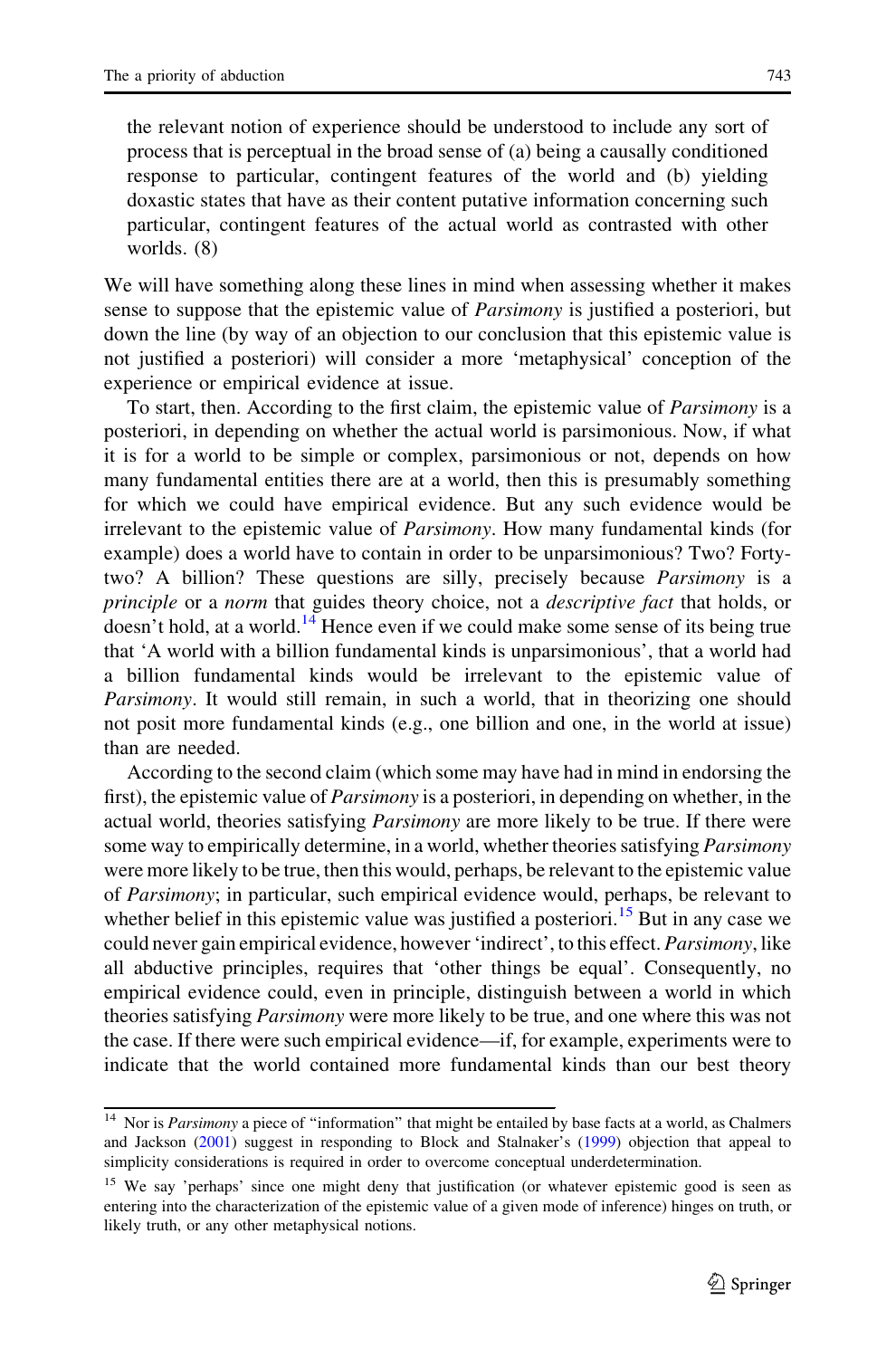implies—then the *ceteris paribus* condition in *Parsimony* would not be met: one theory would be explanatorily better than the other (vis-a`-vis another abductive principle). We could never be in empirical position to know, then, that the actual world is not cooperating with Parsimony.

The previous considerations suggest that our justification for believing in Parsimony's epistemic value does not and indeed cannot rely on empirical evidence, whether this evidence is supposed to indicate that our world is parsimonious rather than unparsimonious (whatever exactly this comes to), or is rather supposed to indicate that our world is one where more parsimonious theories are more likely to be true. Either way, there is no way to gain such evidence: in the first case, because facts about the number of fundamental entities or kinds at a world are irrelevant to the epistemic value of Parsimony; in the second case, because any empirical evidence that might be brought to bear to show that more parsimonious theories are less likely to be true would violate the ceteris paribus condition in Parsimony, and so again be irrelevant to the epistemic value of this principle. We conclude, then, that

(C1) The belief that Parsimony has epistemic value is not actually justified a posteriori.

The same considerations supporting  $(C1)$  also serve to show that in any world where we are justified in believing that *Parsimony* has epistemic value, that belief would not be justified a posteriori. In any such world, it would remain that there could be no (hypothetical) empirical evidence that would be relevant to assessing the epistemic value of *Parsimony*, as applied in such a world. Indeed, given that we are actually justified in believing that Parsimony has epistemic value, we can provide a further argument for this claim, according to which in reasoning about hypothetical states of affairs, we should apply our actual norms. On this view, there is no more a world where one (epistemically) should implement *Anti-Parsimony* (or otherwise fail to implement *Parsimony*) than there is a world where one (morally) should harm others for fun: the details of the world are irrelevant to what one should do. We can thus drop the reference to 'actually' in (C1), and more generally conclude that

(C2) The belief that Parsimony has epistemic value is not justified a posteriori.

Considerations similar to those just canvassed for Parsimony hold, mutatis mutandis, for other abductive principles—which are also *principles* or *norms* rather than *descriptive facts*, which are *our* norms, and which also include *ceteris paribus* clauses holding other explanatory considerations constant, rendering it the case that no empirical evidence, direct or indirect, actual or hypothetical, could disprove these principles. Since the application of these principles is constitutive of abduction, it follows, more generally, then, that

(C3) The belief that abduction has epistemic value is not justified a posteriori.

In the next Section, we will argue that the belief that Parsimony has epistemic value, and more generally the belief that abduction has epistemic value, is moreover justified a priori. Before moving on, however, in the following sub-Section we consider and respond to four objections to what we have claimed thus far.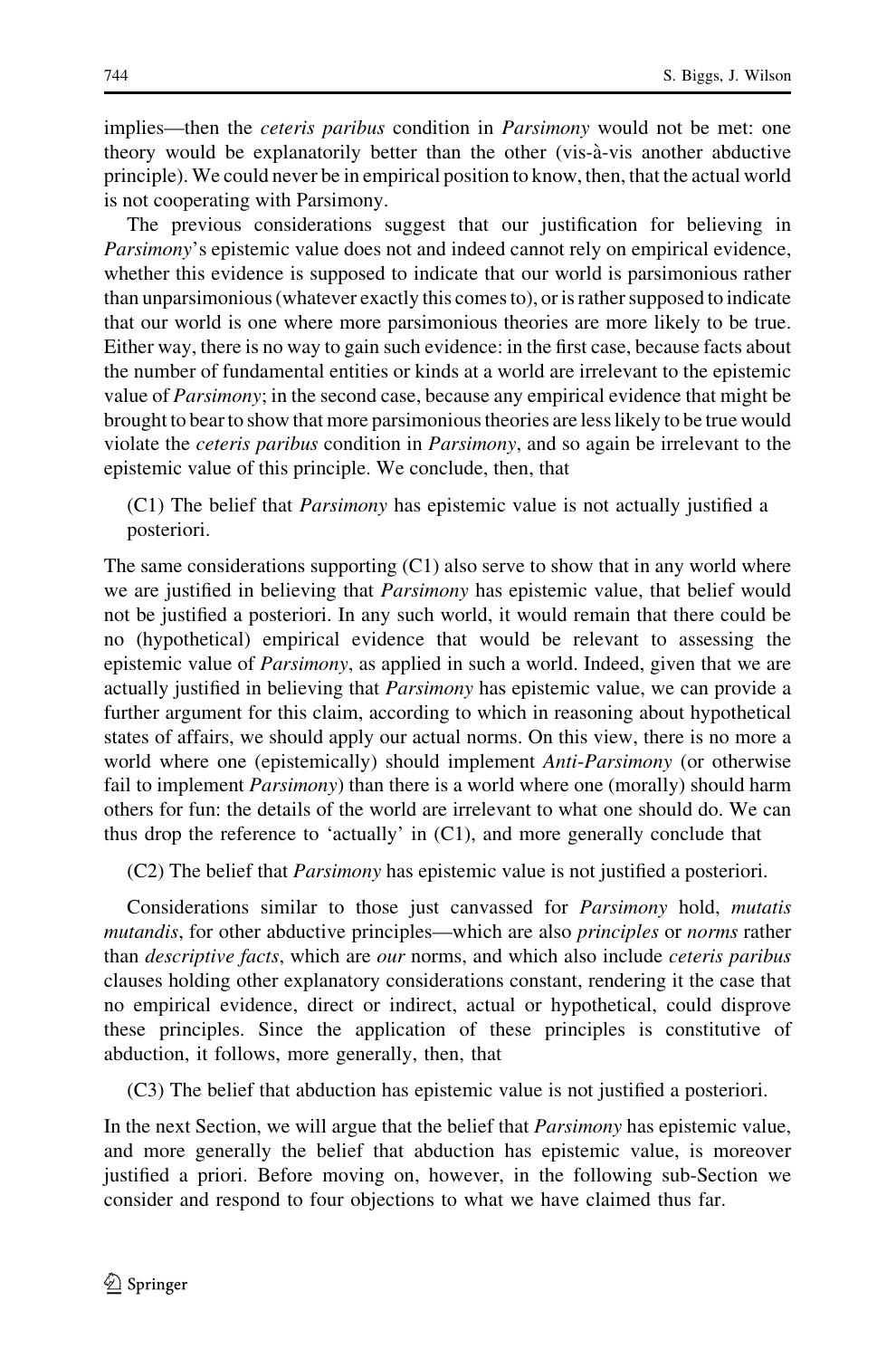# 3.1 Where we respond to objections to the claim that belief in the epistemic value of abduction is not justified a posteriori

The first objection is directed at (C1), and maintains that we can or could actually test whether parsimonious theories tend to be true, and thereby acquire a posteriori justification for or against Parsimony, as follows.<sup>16</sup> Take all cases in which Parsimony has guided theory choice. Identify the subset in which, at some later time, empirical evidence either confirmed or disconfirmed the theory that Parsimony initially supported. Compare the percentage of confirming cases to the percentage of disconfirming cases. If the former percentage is sufficiently high (low), that would provide empirical evidence that parsimonious theories tend to be true (false), and hence a posteriori justification for the belief that Parsimony is true  $(false).<sup>17</sup>$ 

We respond, first, by noting that even if this test could, in principle, bear on *Parsimony's* epistemic value, for it to constitute a proper challenge to (C1) requires that we have actually done the test and achieved a positive result—since, for reasons discussed above, we are assuming that we are actually justified in believing that Parsimony has epistemic value. The test has not in fact been performed, however at least not in a way that would suffice to justify Parsimony. As such, it has not played a role in *actually* justifying *Parsimony*, and so poses no threat to (C1).

Moreover, as we'll now argue, such a test could not, even in principle, bear on Parsimony's epistemic value. Consider how the objector would describe cases in which, they claim, *Parsimony* is taken to initially support a theory that further evidence later disconfirms. According to the objector, at  $t_1$  Parsimony supports theory T over theory  $T^*$  given explananda E, and at  $t_2$  we discover additional explananda  $E'$ , which  $T^*$  explains better than  $T$  does. Contrary to this description, however, Parsimony does not support T over  $T^*$  at  $t_1$ ; for, even at  $t_1$ ,  $T^*$  explains  $E'$ better than T does (though we did not know this at  $t_1$ ), and thus, all else is not equal between T and  $T^*$ . A more accurate description of such cases is as follows: at  $t_1$  we mistakenly believe that  $T$  and  $T^*$  are otherwise equal (because we are unaware of  $E'$ ), but at t<sub>2</sub> we discover our mistake. Accordingly, rather than the discovery of  $E'$ disconfirming a theory initially supported by *Parsimony*, that discovery reveals that we initially applied Parsimony too hastily. And similarly, mutatis mutandis, for any cases that might be thought to figure in empirically confirming Parsimony.

The second objection, also directed at  $(C1)$ , is that our style of argument for this claim extends not only to other abductive principles, but also to any claim that includes a ceteris paribus clause, thus establishing too much—namely, that we cannot have a posteriori justification for believing any such claim.<sup>18</sup>

We respond that our style of argument does not extend to every claim that includes a *ceteris paribus* clause. In many claims involving *ceteris paribus* clauses,

<sup>16</sup> Thanks to a referee for this journal for raising this objection.

 $17$  Tulodziecki (e.g.,  $2013$ ) proposes a related method for empirically establishing the epistemic value of various ''methodological practices''. We see her work as taking important steps toward identifying abductive principles, though not toward justifying them.

<sup>&</sup>lt;sup>18</sup> Thanks to a second referee for this journal for raising this objection.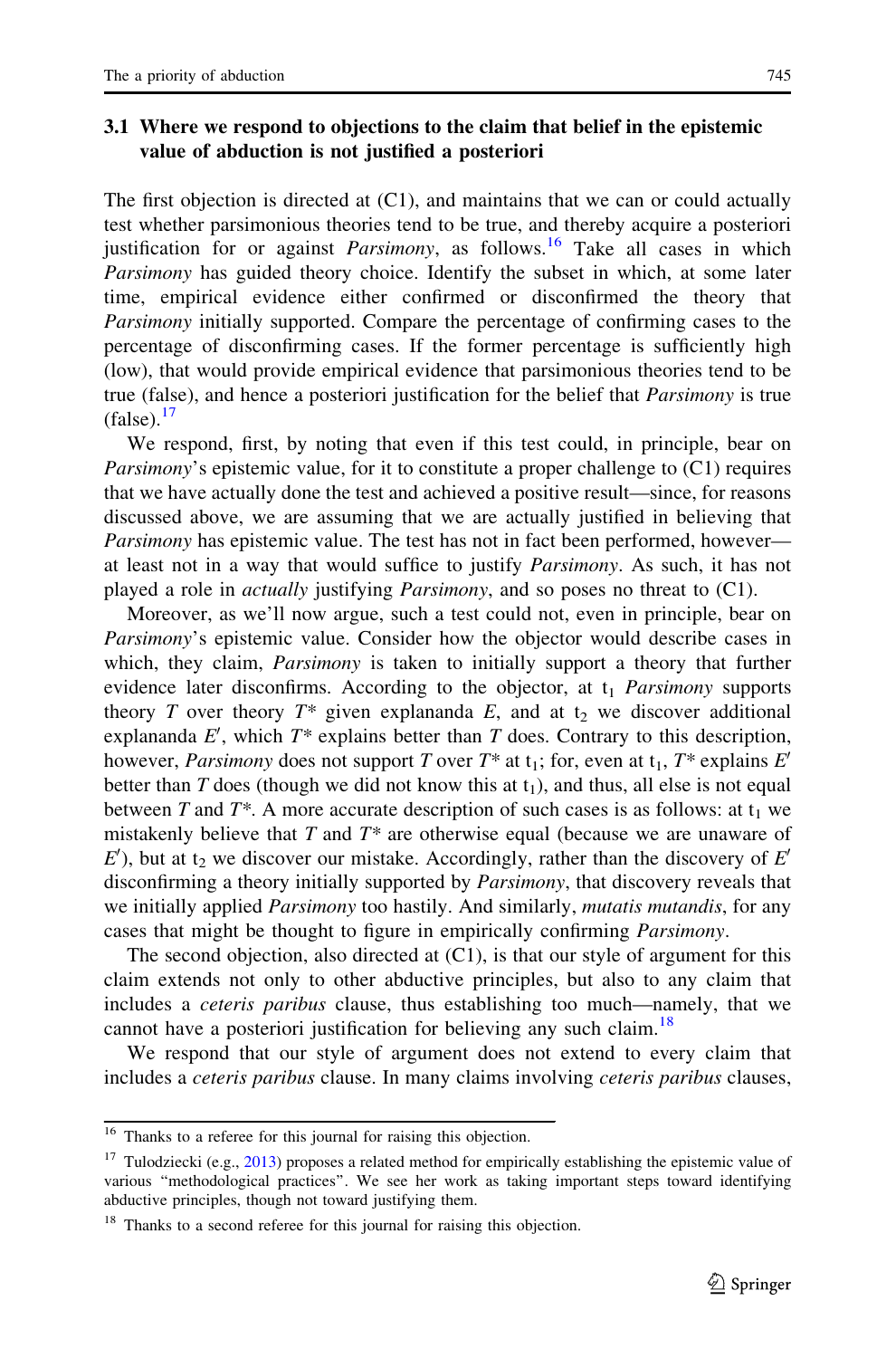the clauses are intended to register that 'other things are equal' in that certain interfering factors are not present. There is, to be sure, a notorious dilemma concerning how to confirm such claims—namely, that if the clause is shorthand for a definite list of factors, then the associated claim will be false (since the list of potentially interfering factors will be indefinitely large); but if the clause is shorthand for an indefinitely large list of factors, then the claim will be either untestable (since any apparently disconfirming case can be taken to fall under its ceteris paribus clause) or trivial (if read as indicating that the claim is true unless it isn't).<sup>19</sup> Whether and how this dilemma can be addressed,<sup>20</sup> in any case the considerations blocking the empirical confirmation of Parsimony are orthogonal to whether these (other) sorts of *ceteris paribus* claims can be confirmed.

This is because, to start, the *ceteris paribus* clause in *Parsimony* holds other explanatory considerations constant, and although we are not in full command of the complete list of explanatory considerations, it is not indefinitely large. Lists of abductive principles are typically short, and even the identification of dozens of additional principles beyond the less than ten that are standardly mentioned would be a far cry from an indefinitely large number. *Parsimony*, then, is not the trivial claim that we should believe whichever theory is most parsimonious unless we should not, but rather, is the substantive claim that we should believe whichever theory is most parsimonious unless competing explanatory considerations cut the other way (where the list of such considerations is not indefinitely large, even if it is presently open to some addition).

It is also worth noting that there is no danger here that, insofar as the ceteris paribus clause in Parsimony cites a definite rather than indefinite list of factors, Parsimony will thereby become empirically testable. This worry arises because it is widely thought that, if the *ceteris paribus* clause in a given claim can be replaced by a definite list of factors, one can test whether the claim holds when the conditions specified in the list are met. But even supposing that such replacement renders some ceteris paribus claims testable, it does not render abductive principles testable; for as we emphasized initially, any consideration that would confirm or disconfirm a theory supported by one abductive principle would ensure that some further explanatory consideration was not equal. More broadly, many concerns about ceteris paribus clauses in laws miss the mark when directed at ceteris paribus clauses in abductive principles. $21$ 

<sup>&</sup>lt;sup>19</sup> See the discussion in Lange ([1993\)](#page-22-0). Lange attributes this dilemma to Hempel [\(1988\)](#page-22-0); Earman and Roberts [\(1999](#page-22-0)) reject that attribution.

 $20$  See Reutlinger et al. [\(2015\)](#page-22-0) for discussion.

 $21$  For example, Lange ([1993\)](#page-22-0) attempts to navigate between the horns of the aforementioned dilemma by holding that for any genuine *ceteris paribus* law, some implicit rule (known to those who understand the law, or which is part of relevant scientific practice) guides justified decisions about whether an apparent failure of the law would count against the law or would rather fall under its *ceteris paribus* clause. On Lange's proposal, even though a genuine ceteris paribus clause is not shorthand for a definite list of factors (and thus cannot be replaced by a definite list), it is not entirely unrestricted either. Earman and Roberts reject Lange's proposal, in part, on grounds that it counterintuitively treats scientific laws as inference rules rather than empirical statements; but even if ceteris paribus claims cannot usually be treated as inference rules, there is no problem with treating *Parsimony* as such. (Lange further develops his account in, e.g., his [2000](#page-22-0), [2009.](#page-22-0)).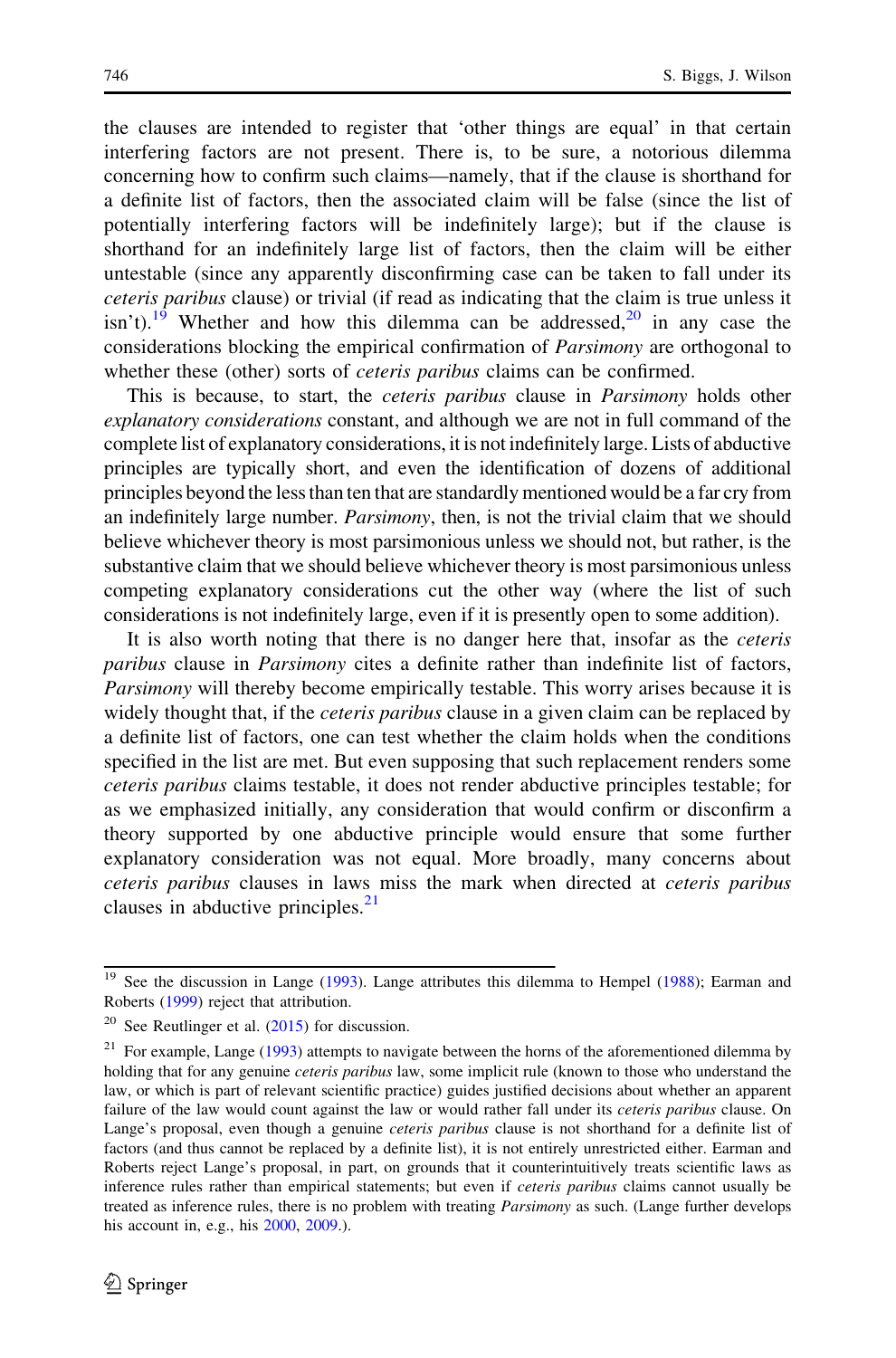The third objection, again directed at (C1), is that even granting that no empirical evidence could ever bear (in particular) on our belief in Parsimony's epistemic value, our justification for this belief might nonetheless be a posteriori, in depending on a contingent but empirically inaccessible fact. Perhaps some kinds have hidden fundamental metaphysical essences, even though an application of Parsimony given all the in-principle empirically accessible facts would deem them non-fundamental. In this case, the objector claims, Parsimony would lead us astray, and belief in the epistemic value of Parsimony would be a posteriori unjustified, even if we never could be in position to know this.

We have two responses. First, rather than interpret the case as showing that belief in Parsimony's epistemic value is justified a posteriori, in depending on how the world contingently is, one can rather interpret the case as showing that belief in Parsimony's epistemic value, while (as we will moreover argue) justified a priori, is defeasible. As Casullo ([2003\)](#page-21-0) argues, there is no experiential indefeasibility condition in the concept of a priori justification; and Summerfield ([1991](#page-23-0)) and Thurow ([2006](#page-23-0)) argue, more strongly, that a priori justification is generally defeasible by experience. Indeed, these defeasibility claims are stronger than our alternative interpretation requires, since by hypothesis the worldly contingencies at issue here are beyond the reach of any experience. Second, supposing that there is some principled non-empirical motivation for thinking that the metaphysical facts at issue are in place, then the proper accommodation of these facts would be part of the ceteris paribus conditions under which Parsimony would be properly applied, such that the presence of such distinctions could not, even in principle, undermine justified belief in the epistemic value of Parsimony. After all, the ceteris paribus condition in abductive principles such as Parsimony doesn't advert only to the proper accommodation of empirical facts, but more generally adverts to any facts that we have reason to believe obtain. And if the metaphysical facts are in-principle inaccessible not just to empirical but to rational investigation, then they can simply be rejected as useless posits.

The fourth and final objection, directed at  $(C3)$ , is that even granting that no empirical evidence could ever bear (in particular) on our belief in the epistemic value of specific abductive principles, our justification for the more general claim that abduction has epistemic value must rely on a posteriori considerations. For even those who recognize the epistemic value of abductive principles often weight or balance them differently—differences that are plausibly explained by reference to different experiences.

We have two responses. First, even if experience can adjust how abduction is specifically implemented (or which specific implementations are taken to have epistemic value), this in itself does not show that abduction is an a posteriori mode of inference, any more than the fact that experience can adjust what it is possible to conceive (as we know, from teaching our students) shows that conceiving is an a posteriori mode of inference. Relatedly, just as it is typically supposed that idealized conceivers will agree on what is conceivable (even if experience can adjust what it is possible for actual people to conceive), we see no reason to think that idealized abductors would not agree on the proper ranks and weightings of the abductive principles and associated conclusions (even if experience can impact how actual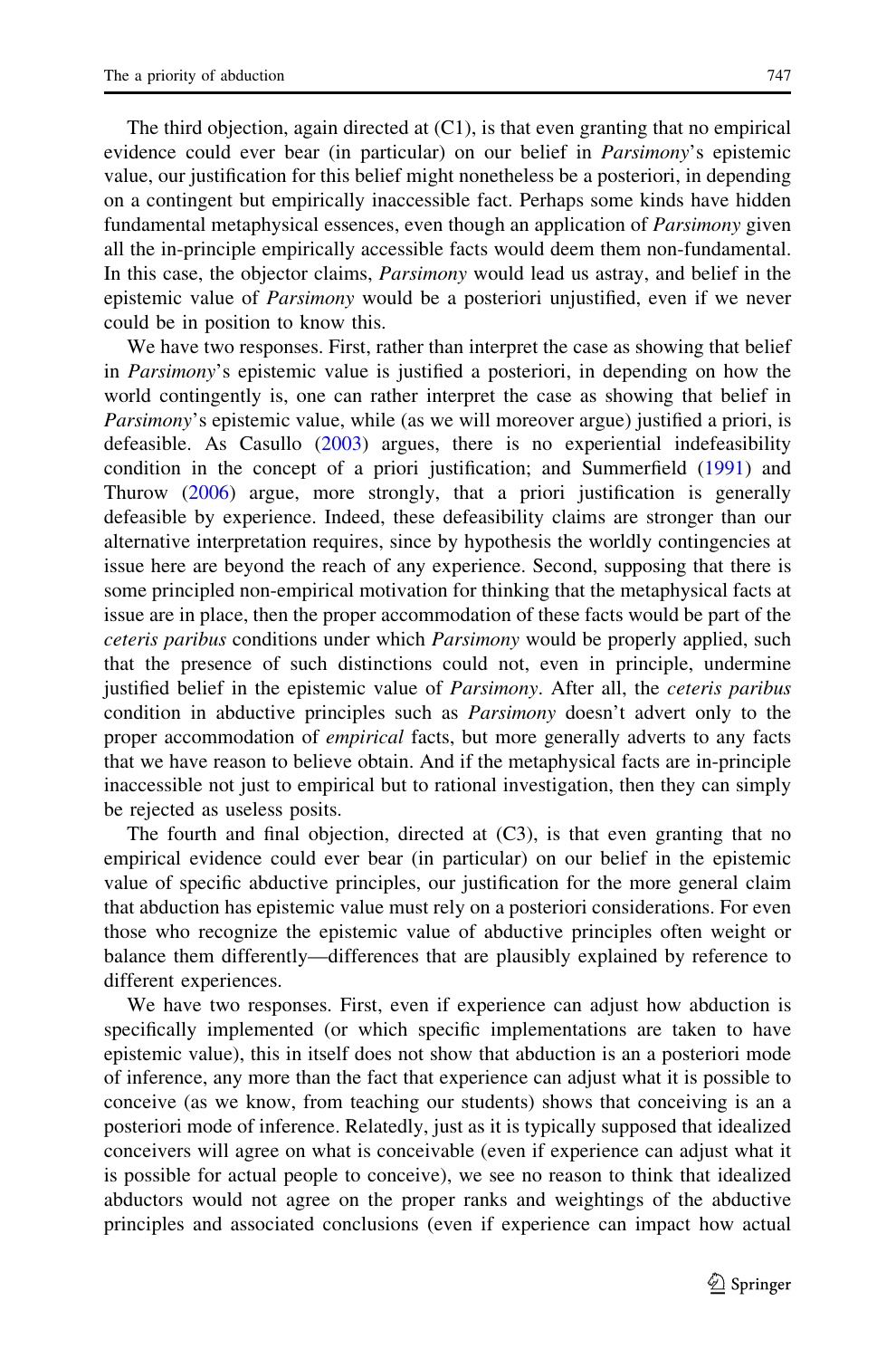<span id="page-13-0"></span>people implement abduction). Second, as we emphasize below, $22$  we see any role that experience plays in how one weights or balances abductive principles as irrelevant to whether the belief that abduction has epistemic value is justified a priori, much as any role that experience plays in concept acquisition is irrelevant to whether a belief that includes that concept is justified a priori.

We thus maintain that whatever role experience does or does not play in adjusting the rankings and weightings of abductive principles, this role does not undermine the claim that our belief in the epistemic value of abduction, understood as a general mode of inference, is not justified a posteriori. Even supposing we are wrong about this, however, it will remain that our beliefs in the epistemic value of the abductive principles that more fundamentally constitute abduction are not justified a posteriori, contra nearly universal assumption; and the results to follow may be processed accordingly (replacing 'abduction' with 'abductive principles').

# 4 Where it is argued that belief in the epistemic value of abduction is justified a priori

That our belief in the epistemic value of abduction is not justified a posteriori suggests that this belief is rather justified a priori, such that abduction is an a priori mode of inference. Here we aim to provide positive support for the a priority of abduction, by identifying the roles that experience can play in forming a justified belief, and considering the bearing of such roles on whether a given belief is justified a priori or a posteriori. A broader moral of our discussion will be that the roles played by experience in the formation of abductively justified beliefs are relevantly similar to the roles played by experience in the formation of beliefs justified by conceiving.

# 4.1 Four roles for experience in justification

Consider a claim p. There are four ways in which experience might play a role in the course of a particular belief in  $p$  coming to be justified. Experience might play a role in

- (1) acquiring the concepts required to entertain  $p$ ,
- (2) acquiring the evidence required to justify belief in  $p$ ,
- (3) justifying belief in the epistemic value of the mode of inference used to justify belief in  $p$ , or
- (4) acquiring or learning to deploy the mode of inference used to justify belief in p.

Can a belief for which experience plays an ineliminable role along one or more of (1)–(4) be justified ('entirely') a priori? The answer is: it depends on which role is at issue.

<sup>&</sup>lt;sup>22</sup> See discussion of role (4) in Sect.  $4.1$ .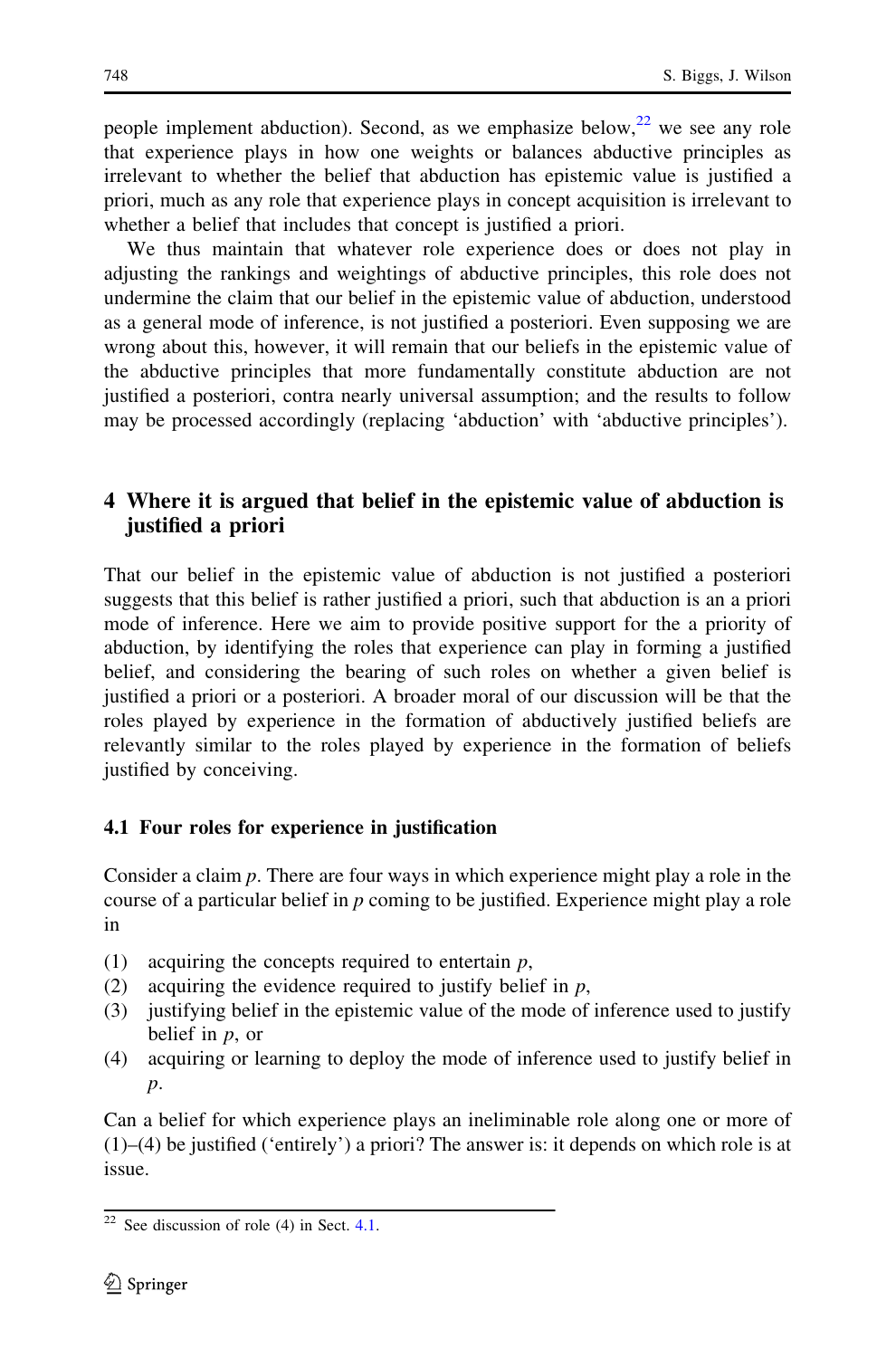Re  $(1)$ : it is commonly maintained that belief in p can be justified a priori even if experience is needed to acquire the concepts required to entertain  $p$ . For example, belief in 'sisters are siblings' can be justified a priori even if we need experience to acquire the concepts or meanings of 'sister' and 'sibling'.<sup>23</sup>

Re  $(2)$ : it is commonly maintained that belief in p cannot be justified a priori if experience is (at all) needed to acquire the evidence supporting  $p$ . For example, belief in 'water is identical with  $H_2O'$  is commonly held to be justified a posteriori, on grounds that justifying this belief requires, in part, acquiring empirical evidence to the effect that water and  $H<sub>2</sub>O$  are spatiotemporally coextensive; hence it is that the associated modal claim ('necessarily, water is  $H_2O'$ ) is considered an a posteriori necessity.

Re  $(3)$ : it is commonly maintained that belief in p cannot be justified a priori if experience is needed to justify belief in the epistemic value of the mode of inference required to justify belief in p. This is the basis for the usual line of thought (to which we responded above) according to which abduction is not an a priori mode of inference.

Re (4): although the role of experience in an agent's acquiring or learning how to deploy a given mode of inference is not much discussed, it seems reasonable to maintain that this role is relevantly similar to that of (1): in each case, experience contributes to belief (or supposition) formation, not to justification. For example, students often need encouragement to think in an appropriately imaginative way about what is possible; but that such imaginative 'training up' is required in order to engage in suitably competent conceiving is not taken to undermine the status of conceiving as an a priori mode of inference. Hence it seems reasonable to maintain that belief in  $p$  can be justified a priori even if experience is required in order to acquire or learn how to deploy the inferential mode at issue.<sup>24</sup>

 $23$  The 'can' here and in discussion of the other roles experience might play in justifying a given belief is to be understood as 'can, in the circumstances'. Belief in some claims (e.g., the four-colour theorem) admit of both a priori and a posteriori justification, but our question here is not whether a belief that was justified, e.g., by means of a computer proof, can be justified in some different, a priori, fashion, but rather the question of whether, given the specific means by which the belief was justified, the resulting justification is a priori.

<sup>&</sup>lt;sup>24</sup> One could think of this point as follows: experience playing a significant role in acquiring or learning how to use some mode of inference M suggests that M is not *innate*, but it does not suggest that belief in the epistemic value of  $M$  is not justified a priori. Correspondingly, the claim that experience must play an expansive role in our acquiring and learning how to deploy abduction, even if true, would pose no challenge to the claim that belief in the epistemic value of abduction is justified a priori. Plausibly, moreover, abduction is largely innate—we think that experience impacts abduction at most by tweaking how we weight and balance abductive principles, and we see this role for experience as relevantly analogous to experience filling in parameters in grammatical structures that are themselves innate, as per the principles and parameters approach to grammar (cf. Chomsky and Lasnik [1993;](#page-21-0) Chomsky [1995\)](#page-21-0).

Although a mode of inference failing to be innate does not count against its a priority (in the relevant sense), its being innate may support its a priority. Kant ([1781](#page-22-0)/1998) takes the fact that logic is constitutive of right thinking, at least for creatures like us, to provide broadly transcendental grounds for believing in its epistemic value. The innateness of abduction may suggest that it is constitutive of right thinking, no less than principles of logical inference are—indeed, abduction is arguably prior to principles of logical inference, insofar as abduction is the ultimate arbiter of disputes about logical principles and their applications. So, if Kant's transcendental argument provides a priori justification for believing that logic has epistemic value, a parallel argument may provide a priori justification for believing that abduction has epistemic value. We find this further argument for the a priority of abduction to be appealing, but leave it for another time.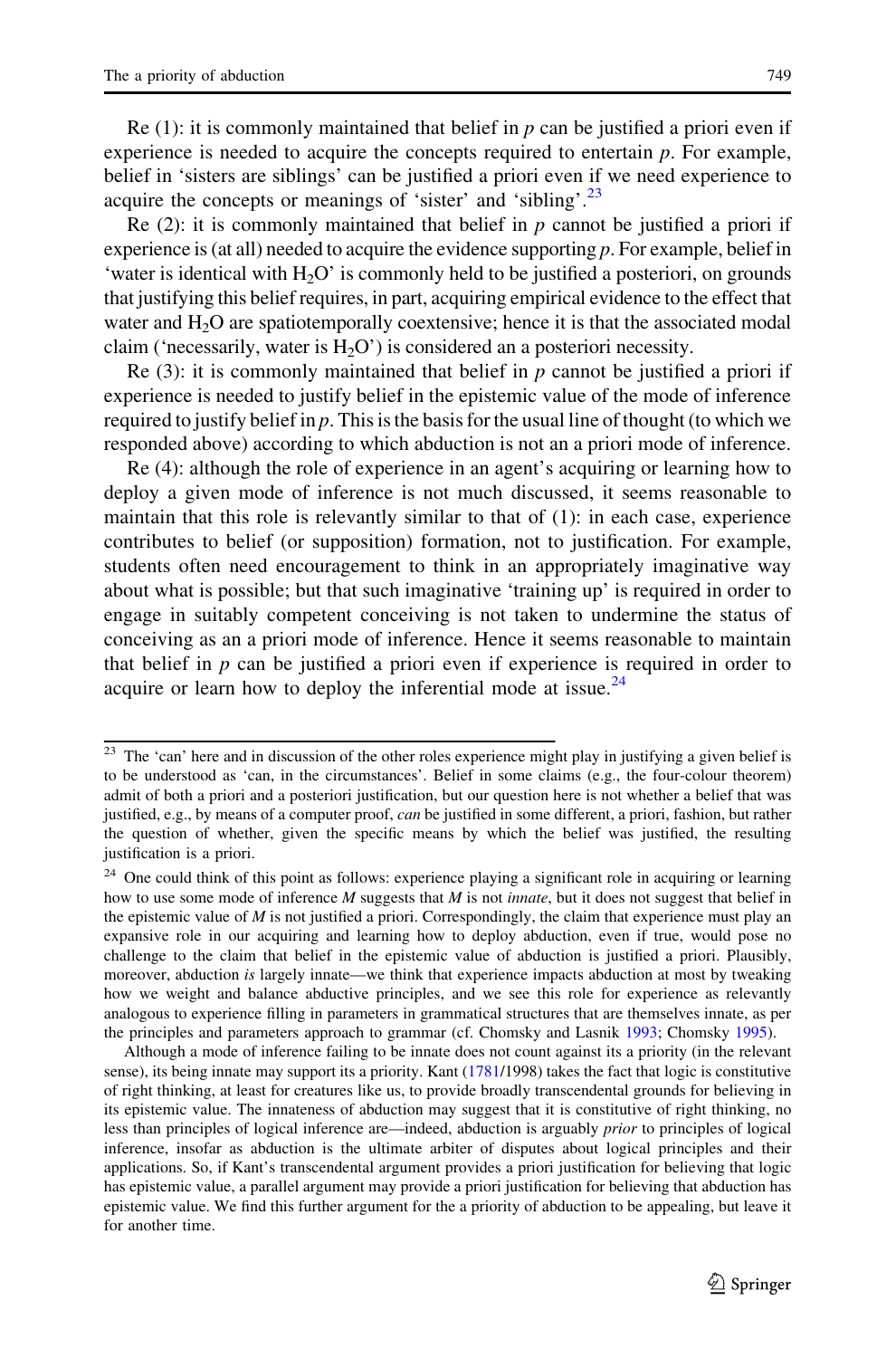Now, suppose that a given belief in  $p$  is justified via abduction. Following the considerations just canvassed, whether that belief is justified a priori turns on whether experience enters into its justification via either role  $(2)$  or role  $(3)$ —that is, on whether experience provides evidence for  $p$  without which that belief in  $p$  would not be justified, or whether experience plays (played) a role in justifying belief in the claim that abduction has epistemic value.

We have seen that experience does not enter into justifying the belief in  $p$  via role (3): we do not have a posteriori justification for the belief that abduction has epistemic value. Does abductive justification require that experience enter via role (2)? And in cases where experience does enter via role (2) in the abductive justification of a given belief, should the contribution of abduction to this justification be considered a posteriori? As we'll now argue, both questions have negative answers.

### 4.2 A priori abductive conditionals

Suppose that, as discussed above, abduction can take some empirical evidence as input (e.g., 'water and  $H_2O$  are spatiotemporally coincident') and produce a philosophical claim as output (e.g., 'water is identical with  $H_2O'$ ). Using a strategy familiar from discussions of the underlying a priori basis of a posteriori necessities, we can encode these inferential transitions in conditionals—e.g., 'if water and  $H_2O$ are spatiotemporally coincident, then water is identical with  $H_2O'$ . Belief in such conditionals can be justified by means of a hypothetical form of abduction, akin to suppositional reasoning in conditional proof, allowing one to identify what would be the best explanation of the state of affairs expressed in the antecedent, were this state of affairs to obtain (were the antecedent to be true). And since such conditional beliefs may be justified without the antecedent claim's being either believed or true, abduction operates here independently of any claim that is justified through experience (given the previous result re the epistemic value of abduction and abductive principles). Accordingly, such abductively justified conditional beliefs are 'entirely' a priori.

Hawthorne ([2002,](#page-22-0) 252) makes a similar point, suggesting that abduction can deliver a priori justification for belief in a conditional whose antecedent describes an 'experiential life history' and whose consequent is whichever theory best explains some aspect of that life history; see also Cohen ([2010,](#page-21-0) 152–153) and Wedgewood [\(2013](#page-23-0)).

It follows that abduction is an a priori mode of inference, even when it operates on (non-hypothetical) empirical evidence (registering, e.g., the actual spatiotemporal coincidence of water and  $H_2O$ . To be sure, when abduction operates on empirical evidence, it does not produce beliefs with (completely) a priori justification, any more than modus ponens does or conceiving is supposed to do. But the contribution of empirical evidence in such cases of abductive inference is simply to discharge the antecedent of a conditional whose justification is entirely a priori. Again, this line of thought is familiar from discussion of the conditional a priori basis of a posteriori philosophical claims. This discussion has usually presupposed that the mode of inference justifying the a priori conditionals is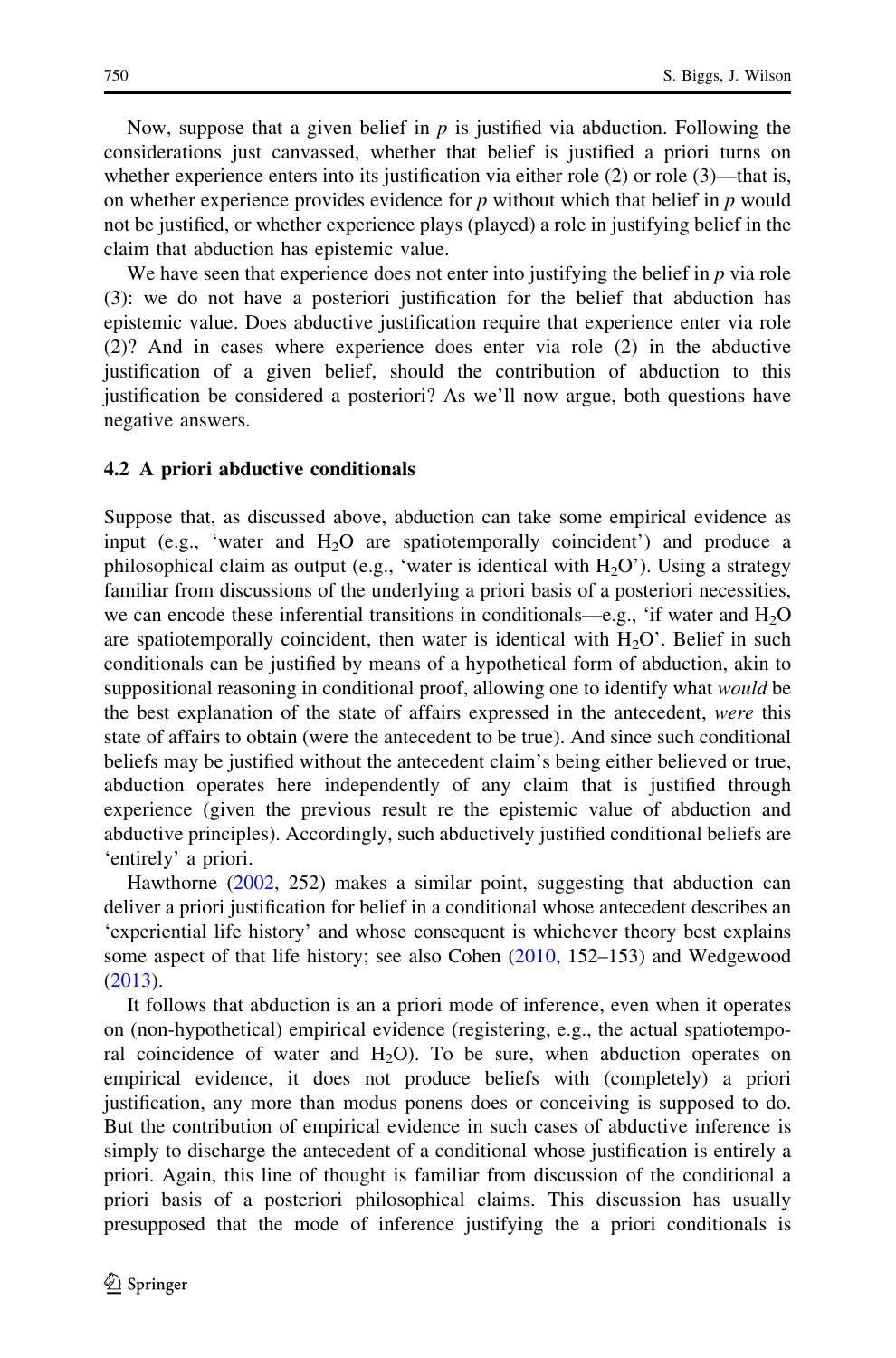<span id="page-16-0"></span>intuition- or conceiving-based; but the same line of thought supports taking abduction to be an a priori mode of inference, independent of whether its deliverances are (always) a priori.

# 5 Contrasts with other approaches to abductive or inductive a priority

In this final section, we highlight the main points of contrast between our strategy for establishing the a priority of abduction, and the strategies operative in three other accounts on which certain abductive principles (Swinburne [2001](#page-23-0); Peacocke [2004](#page-22-0)) or certain forms of ampliative inference (Bonjour [1998](#page-21-0)) are taken to be a priori. Along the way we argue that relevant objections to these other approaches either do not apply to our account or can be resisted. $25$ 

### 5.1 Swinburne's and Peacocke's arguments for the a priority of Simplicity

Swinburne [\(2001](#page-23-0)) and Peacocke ([2004\)](#page-22-0) each suppose that the epistemic value of something like an abductive principle of simplicity (henceforth: *Simplicity*) is a priori.<sup>26</sup> One general difference with our approach is that Swinburne and Peacocke each situate their case for Simplicity's being a priori against a background supposition of (their preferred accounts of) foundationalism; our argumentation is not so situated, and we take it to be an advantage of our account that it is neutral on this matter, and relatedly, that our results are really quite general.

Our strategies of argumentation also differ. Swinburne takes Simplicity to enter (along with certain other criteria) into a priori determinations of probabilities as assigned to propositions, where properly foundational beliefs are propositions that are, to gloss various details, more likely to be true. Why does Swinburne think that the justification for taking *Simplicity* to have epistemic value, so understood, is a priori? Here we cite Everitt ([2003\)](#page-22-0), who both summarizes and criticizes the argument:

Swinburne's argument for saying that simplicity is an a priori determinant of probability is unhappily compressed. He says that our judgements about comparative probability are largely correct, and that this would be the case only if simplicity were a criterion of truth; and further, the principle cannot be established empirically (and hence must be a priori) because any attempted empirical justification will be circular. But the first of these claims is far from evident. It may well be that our judgements of comparative plausibility are correct, and that the favoured theories are ceteris paribus simpler than the

<sup>&</sup>lt;sup>25</sup> Given our topic, a relevant objection is one targeting the status of the epistemic value of the ampliative mode of inference at issue as a priori (as opposed to, e.g., one targeting the epistemic value of the mode of inference).

<sup>&</sup>lt;sup>26</sup> For purposes of discussion nothing turns on the specific formulation of the principle(s) of simplicity at issue.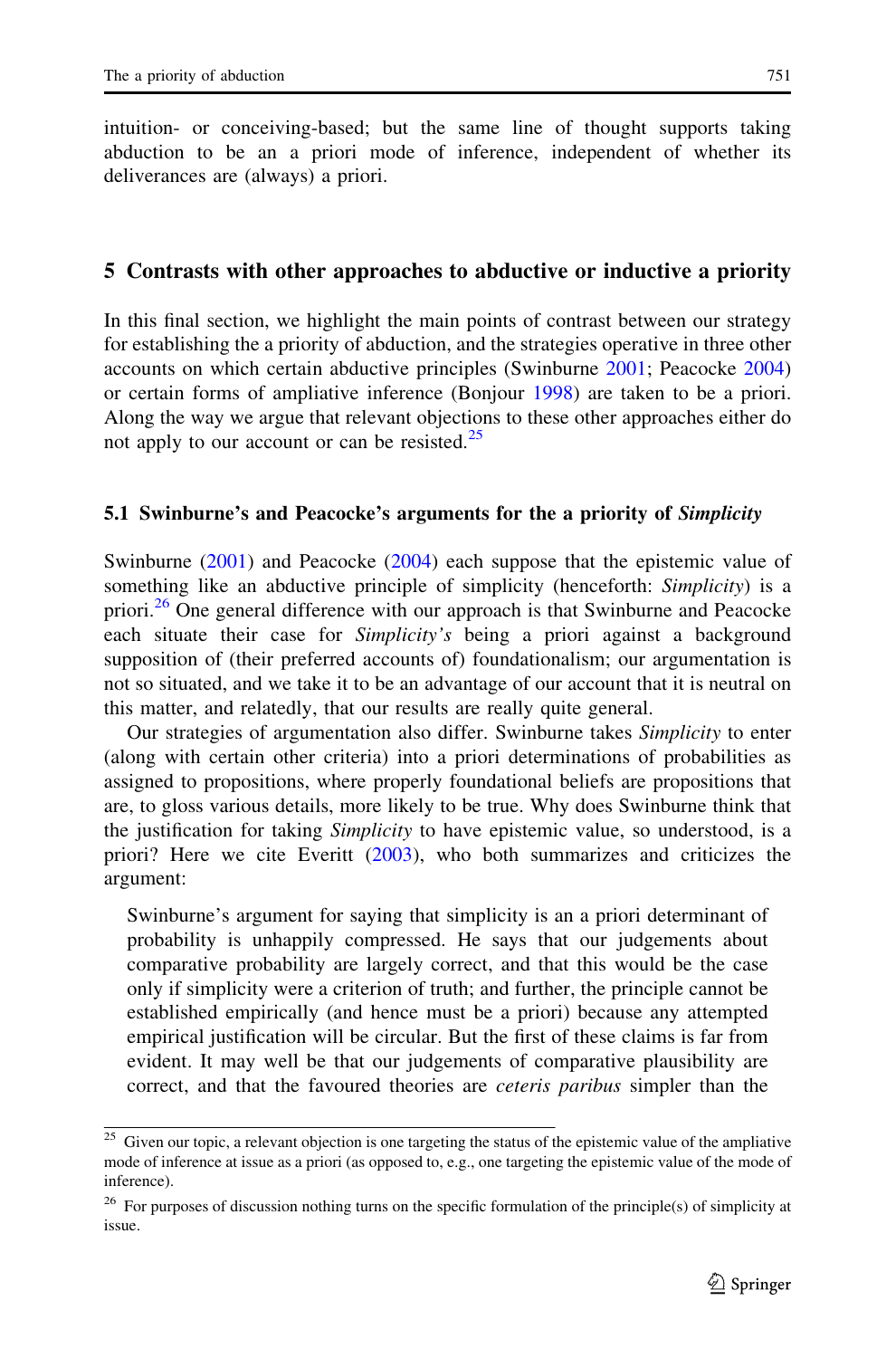rejected theories. But more needs to be said to show that simplicity is a criterion of truth. (573)

Our argument differs from Swinburne's in two main respects. First, in arguing that principles such as Simplicity are a priori, we do not appeal to the claim that any empirical justification would be circular; rather, we appeal, first, to the in-principle unavailability of any empirical evidence that could relevantly bear on (our justified belief in) the epistemic value of such principles (Sect. [3\)](#page-6-0), and second, to the fact that the roles that experience plays in abductive inference do not, by analogy to modes of inference such as conceiving, prevent abduction or associated abductive principles from being a priori (Sect. [4](#page-13-0)). Second, while we assume that abductive principles have epistemic value, nothing in our discussion implies that this value reflect that such principles are criteria of truth; indeed, we could follow those who are wary of understandings of epistemic value cashed in such seemingly metaphysical terms (see note 15). As such, unlike Swinburne, we do not need to ''show that simplicity is a criterion of truth'' in order for our weaker claim (that we are justified in taking abductive principles to have epistemic value) to be reasonably accepted. That being said, the claim that abductive principles are criteria of truth is consistent with our position, and our arguments suggest that one who thinks that the epistemic value of abductive principles consists in their being criteria of truth should accept that such principles are a priori.

Our argumentation for the a priority of abduction also differs from Peacocke's, but here we can be somewhat briefer in expressing the most salient difference. Peacocke's case for the a priority of Simplicity (his ''complexity reduction principle'') adverts both to his supposition that ''Not all warrants can be empirical, on pain of regress'' (31) and to his general notion of 'a priori entitlement', where an entitlement is a priori if it derives entirely from grasping certain concepts, and where grasping a concept involves understanding the constitutive truth conditions of the concept in such a way that it is clear or obvious when applications of the concept satisfy the truth conditions. A number of concerns have been raised against Peacocke's account, but here we'll just flag the general concern raised by Neta [\(2004](#page-22-0)), according to which, even granting the apparatus of rational entitlement, it remains unclear why this must be seen as a priori:

[W]hy should the rationality of our making a particular transition in response to a particular experience depend upon the a priori knowability of the principle that determines which transition we're entitled to make in response to that experience? Suppose I have a visual experience as of a red dot moving horizontally across a green expanse. When I have this visual experience, and I don't have any reason to doubt its veridicality, then I am entitled to make a transition to thinking that there is, before me in space, a red dot moving horizontally across a green expanse. Since I am entitled to make this transition, it is rational for me to make it. Now, when I do epistemology, I come to know all of these facts. But why must we suppose that I come to know them a priori? […] Why couldn't epistemology be an a posteriori discipline? Even if the data to which I appeal are provided by my intuitions, the content of those intuitions might themselves be known only a posteriori, as a result of a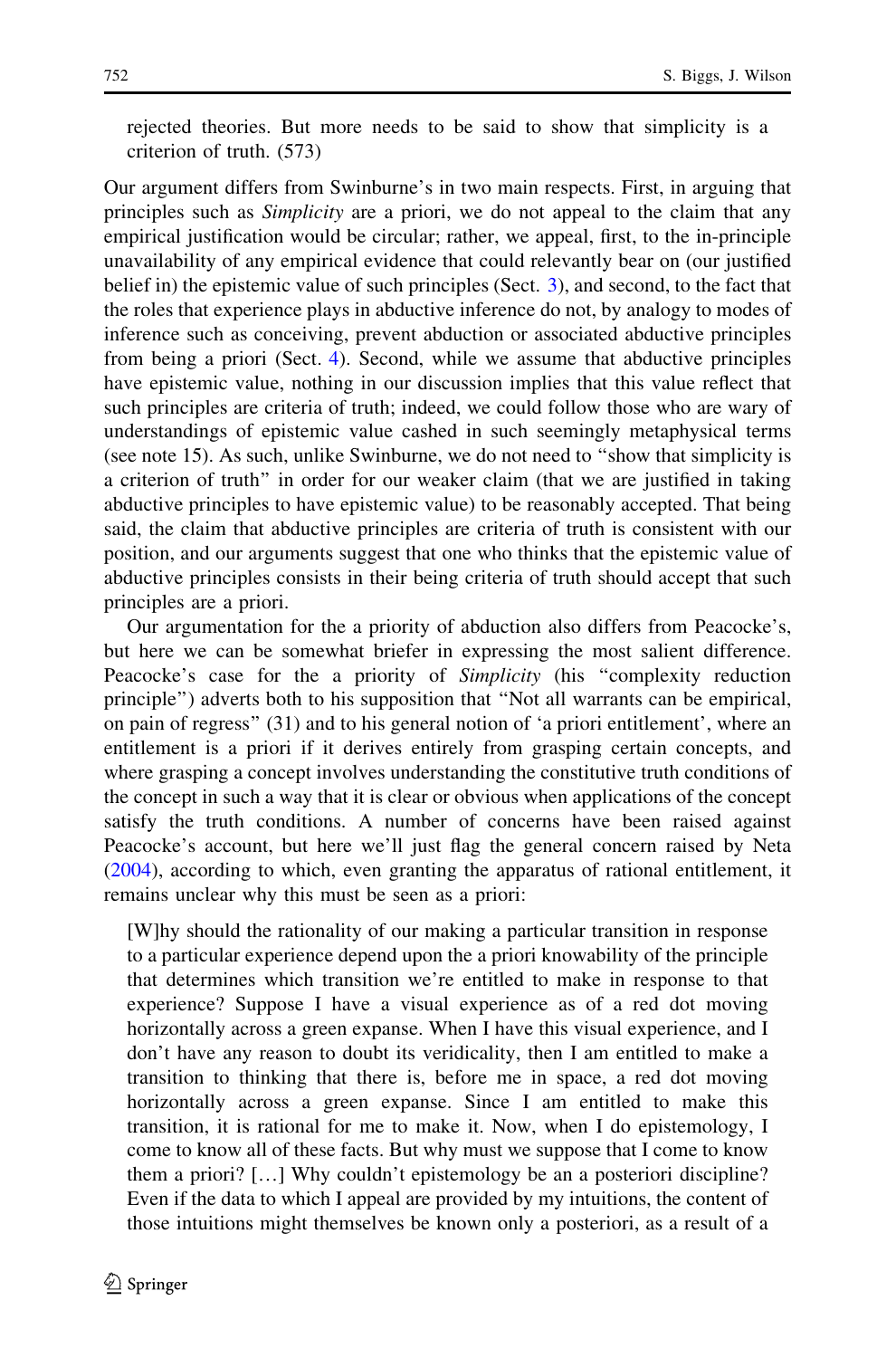great deal of experience that I've had. More generally, one might ask: why couldn't all theoretical cognition be a posteriori? Peacocke writes ''not all warrants can be empirical, on pain of regress" (31). What regress? If I have an empirical warrant for judging that there is a red dot moving horizontally against a green expanse, why must this empirical warrant rest upon some nonempirical warrant? Why can't all of my warrants derive – either directly (as in the case above) or indirectly (as in the case of highly abstract or theoretical beliefs) – from experience, as Hume suggested? Any contemporary defense of rationalism must answer this question, but I don't see that Peacocke does answer it.

These are nicely pointed questions, but in any case there are differences between our approach and Peacocke's that allow us to either sympathize or engage with Neta's concerns. First, it is no part of our approach that all justification has to ultimately be based in a priori justification; and perhaps more importantly, we reject, for reasons given previously, approaches to a priori or other forms of deliberation that appeal (as Peacocke's does) to what we see as implausible accounts of our possession of concepts and abilities to intuit or otherwise discern their connections. Second, to the extent that we maintain that the epistemic value of abduction and abductive principles to be a priori rather than a posteriori, we have provided arguments for this claim, which in turn constitute answers to Neta's core question: why take the epistemic value of these modes of inference to be a priori rather than a posteriori? What he would think of such answers is, of course, beyond our present purview.

### 5.2 Bonjour's argument for the a priority of induction

Bonjour's ([1998\)](#page-21-0) argument for induction's being an a priori mode of inference rests on the claim that we are more likely to inhabit a uniform world than a chaotic world. Induction, he claims, systemically leads to truth in uniform worlds and to falsehood in chaotic worlds; but we cannot know a priori whether our world is uniform or chaotic. How, then, can we justify the belief that induction has epistemic value? His suggestion is that whenever appropriately diverse and extensive experience yields a uniform sample, the fact that such experience yielded a uniform sample demands explanation; and the most likely explanation is that we inhabit a uniform world. This explanation is most likely because the probability of the claim 'we inhabit a uniform world given appropriate experiences of uniformity' exceeds the probability of the claim 'we inhabit a chaotic world given appropriate experiences of uniformity'. The former probability exceeds the latter, in turn, because uniform worlds where someone encounters uniform samples through appropriate experience are more common, in the space of possible worlds, than are chaotic worlds where someone encounters uniform samples through appropriate experience. Working backward: in being a priori justified in believing this explanation of experienced uniformity, we have a priori justification for the belief that we are likely to inhabit a uniform world, and thus have a priori justification for the belief that induction has epistemic value.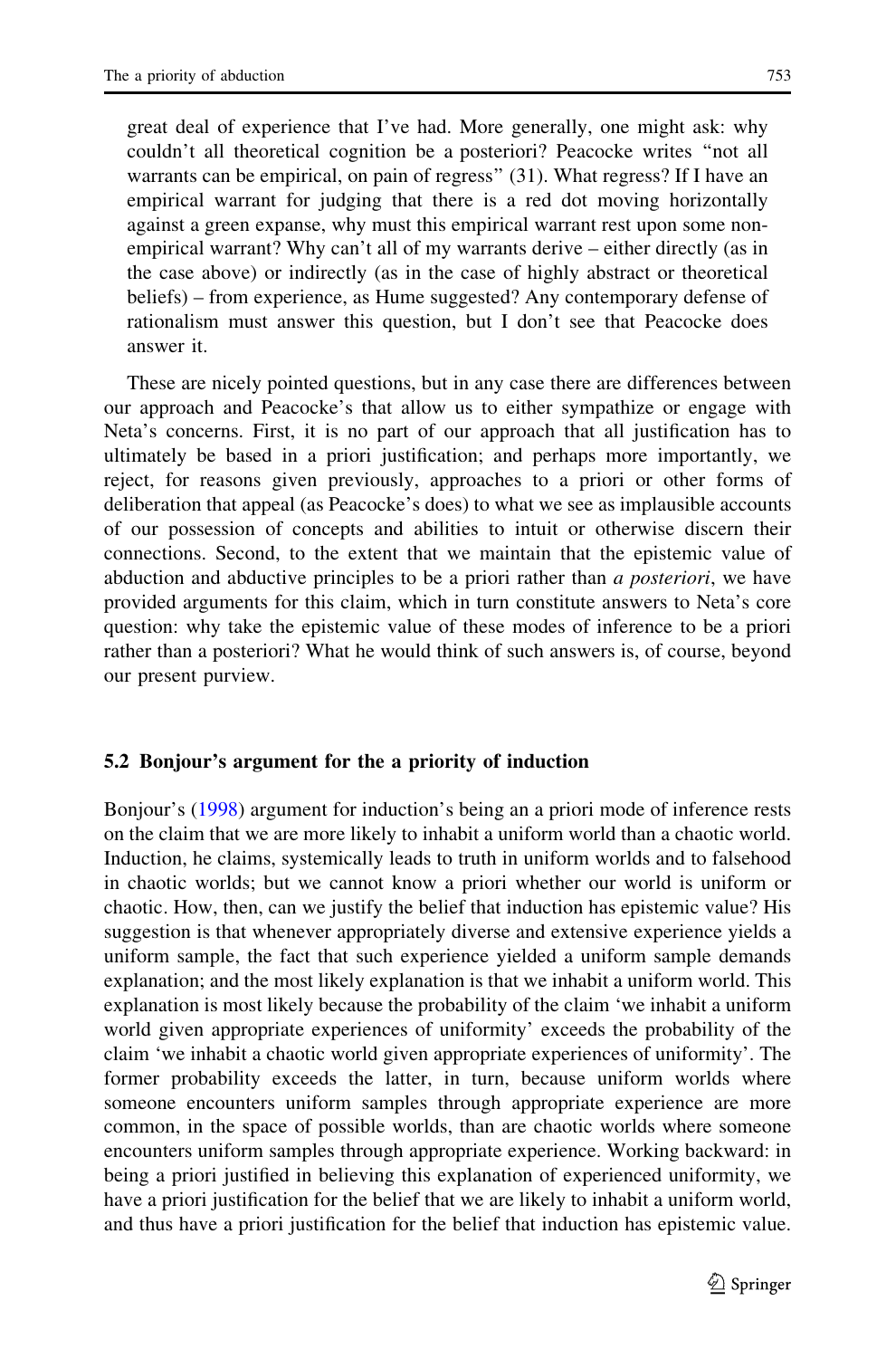One relevant difference between our approach to establishing the a priority of abduction, and Bonjour's approach to establishing the a priority of induction, is that he does, but we do not, require that the world manifest any specific patterns of variation in order for the epistemic value of the mode of inference at issue to be justified. This is relevant, since Bonjour's argument is subject to the immediate objection that he has rather shown that the epistemic value of induction is a posteriori, since based on empirical evidence—namely, on an appropriate experience of uniformity. Our account of the a priority of abduction is not subject to any objection along these lines.

Beyond this concern, the best objections to Bonjour's argument challenge the claim that we are more likely to inhabit a uniform world than a chaotic world (see, e.g., Kornblith [2000](#page-22-0); Brueckner [2001](#page-21-0); Beebe [2008\)](#page-21-0). No version of this objection bears on our argument for the a priority of abduction, however, since again, our argument does not rest on any claim about what kind of world we are likely to inhabit. Indeed, we deny that any belief about the contingent nature of the world (e.g., that the world is simple rather than complex, or that the world is such that simpler theories are more likely to be true) bears on whether we can justifiably believe that any given abductive principle (e.g., Parsimony) has epistemic value.<sup>27</sup>

We close with perhaps the most relevant similarity between our argumentative strategy and those of previous authors, and an associated objection. Bonjour argues for the conclusion that some mode of inference must be a priori, from the premise that for some mode of inference, the belief that it has epistemic value is actually justified but cannot actually be justified a posteriori. We advanced a not unrelated line of thought at the head of Sect. [3](#page-6-0). Poston [\(2014](#page-22-0)) objects to Bonjour's argument on grounds that some justified beliefs are justified neither a posteriori nor a priori. Here we present Poston's objection and consider whether it applies to our account.

Poston's objection appeals to a form of epistemic conservatism. Poston holds that beliefs held under "empty symmetrical evidence" are justified simply because they are held, where one has empty symmetrical evidence regarding P when one has no evidence for  $P$ , no evidence against  $P$ , and no evidence that relevant evidence for  $P$  can be had (21). Since beliefs held in the face of empty symmetrical evidence are held in the absence of evidence, they are held in the absence of *empirical* evidence, and thus, are not justified a posteriori. Nor are they held a priori, given a positive conception of a priority according to which a belief is justified a priori only if intuiting or conceiving plays an ineliminable role in justifying it. Since neither intuiting nor conceiving plays a role in justifying beliefs that are justified simply because they are held under empty symmetrical evidence, such beliefs are not justified a priori. Given these suppositions, then, beliefs held under empty

 $27$  Another potential concern for Bonjour's argument for the a priority of induction is that this argument appeals to abduction, but he does not argue for the a priority of abduction and its principles (cf. Brueckner [2001,](#page-21-0) 7). Bonjour does suggest (in a footnote) that his argument for the a priority of induction might extend to abduction, saying "it is plausible that a justification of empirical theoretical [or abductive] reasoning would be at least approximately parallel to that for induction'', 201; but on the other hand, other of his remarks seem to cut against the a priority of abductive principles, as when he asks, ''Why, after all, should it be thought … that the world is somehow more likely to be simple than complex?'' (91).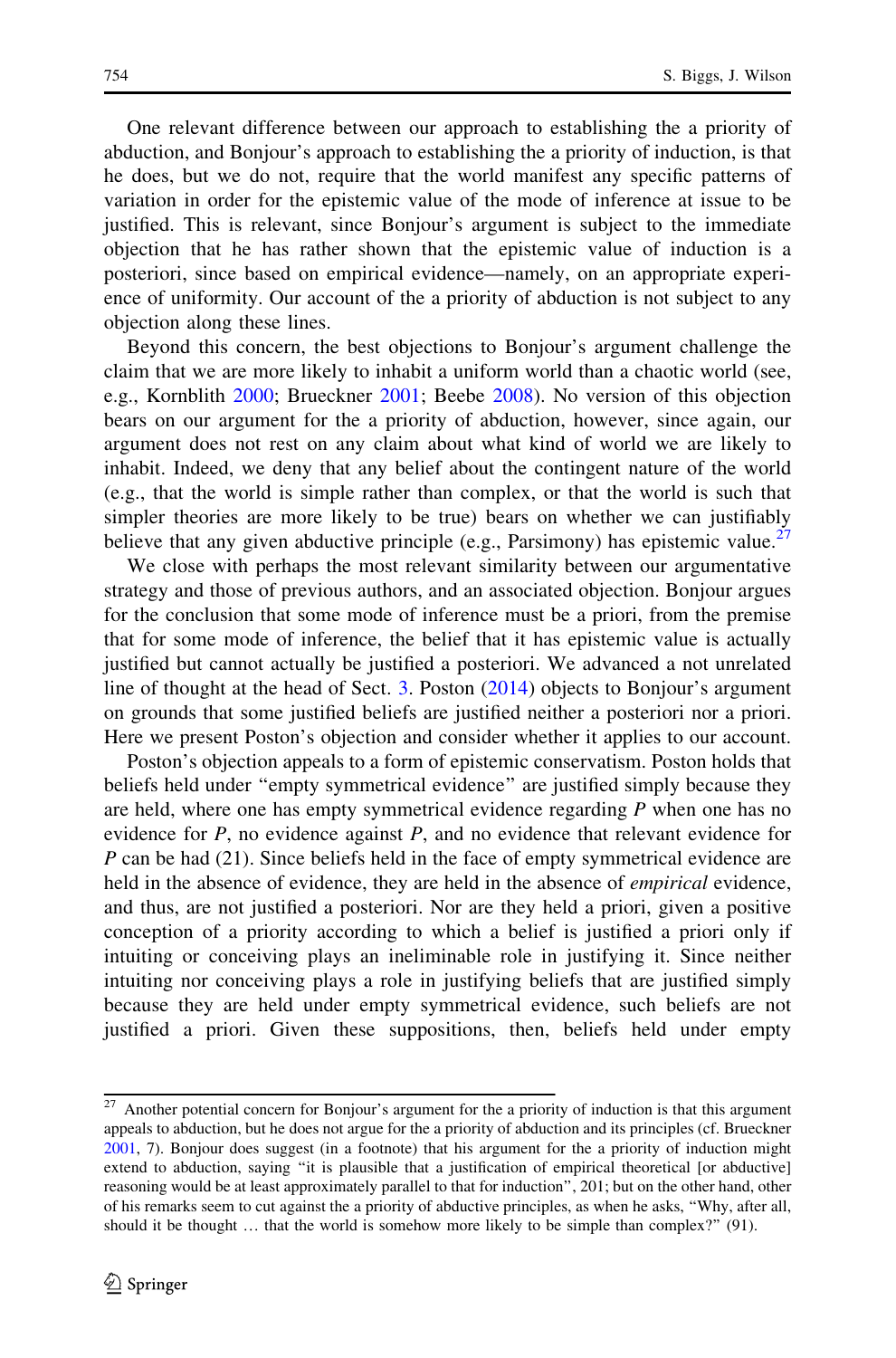symmetrical evidence are justified but are justified neither a posteriori nor a priori. More generally, one cannot infer that a belief is justified a priori just from the premise that it is justified but not justified a posteriori.

Even if Bonjour's argument is subject to this objection, ours is not. Poston's argument presupposes a positive conception of a priori justification, as necessarily involving some form of rational insight; but while Bonjour does accept something along these lines, we do not: on the contrary, we take the concerns raised in Sect. [2](#page-2-0) to suggest that conceptions of a priori modes of deliberation as involving intuition, conceiving, or other forms of rational insight, face insuperable difficulties. We rather endorse—as is common—a negative conception of a priori justification, as justification that (modulo whatever experience is needed to understand the propositions at issue, or gain or learn how to deploy the modes of inference at issue) does not rely on experience (empirical evidence), in the relevant senses at issue in our Sect. [4](#page-13-0) discussion of what roles experience may play in a priori deliberation. By lights of the negative conception, it is not just that our belief in the epistemic value of abduction is not justified a posteriori (as per the main result of Sect. [3](#page-6-0)); moreover, this belief is justified a priori (as per the main result of Sect. [4\)](#page-13-0). Moreover, any account of a priori justification that builds in that the only route to a priori justification proceeds by way of some form of rational (intuition- or conceiving-based) insight begs the question against our proposal.<sup>28</sup>

### 6 Concluding remarks

Philosophers commonly acknowledge that abduction is operative in the justification of philosophical claims going beyond certain forms of evidence, but have nearly universally assumed that the justification for taking abduction to have epistemic value vis-a-vis these and other claims is a posteriori. Here we have argued that a closer look reveals that no empirical evidence could bear on whether our belief in the epistemic value of abduction, or associated abductive principles, is justified. Once this is appreciated, the route is clear to seeing belief in the epistemic value of abduction as justified a priori. We have also aimed to support this result by attention to the roles that experience may play in some claim's being justified; here we have argued that experience plays no role in abductive inference that prevents abduction from being a priori. In particular, belief in conditionals having as antecedent the relevant empirical facts (e.g., 'water and  $H_2O$  are spatiotemporally coincident') and as consequent an abductively supported claim (e.g., 'water is identical with  $H_2O'$ ) can be justified 'entirely' a priori. Abduction is, after all, an a priori mode of inference.

<sup>&</sup>lt;sup>28</sup> It may moreover be worth noting that epistemic conservativism is unpopular: even Poston acknowledges that ''the one thing in epistemology that everyone agrees about [is that] conservativism makes for bad epistemology'' (20). That said, we do not see Poston's conservativism as inconsistent with our position. Rather, what we reject is a position combining his conservativism with a particular positive conception of a priority.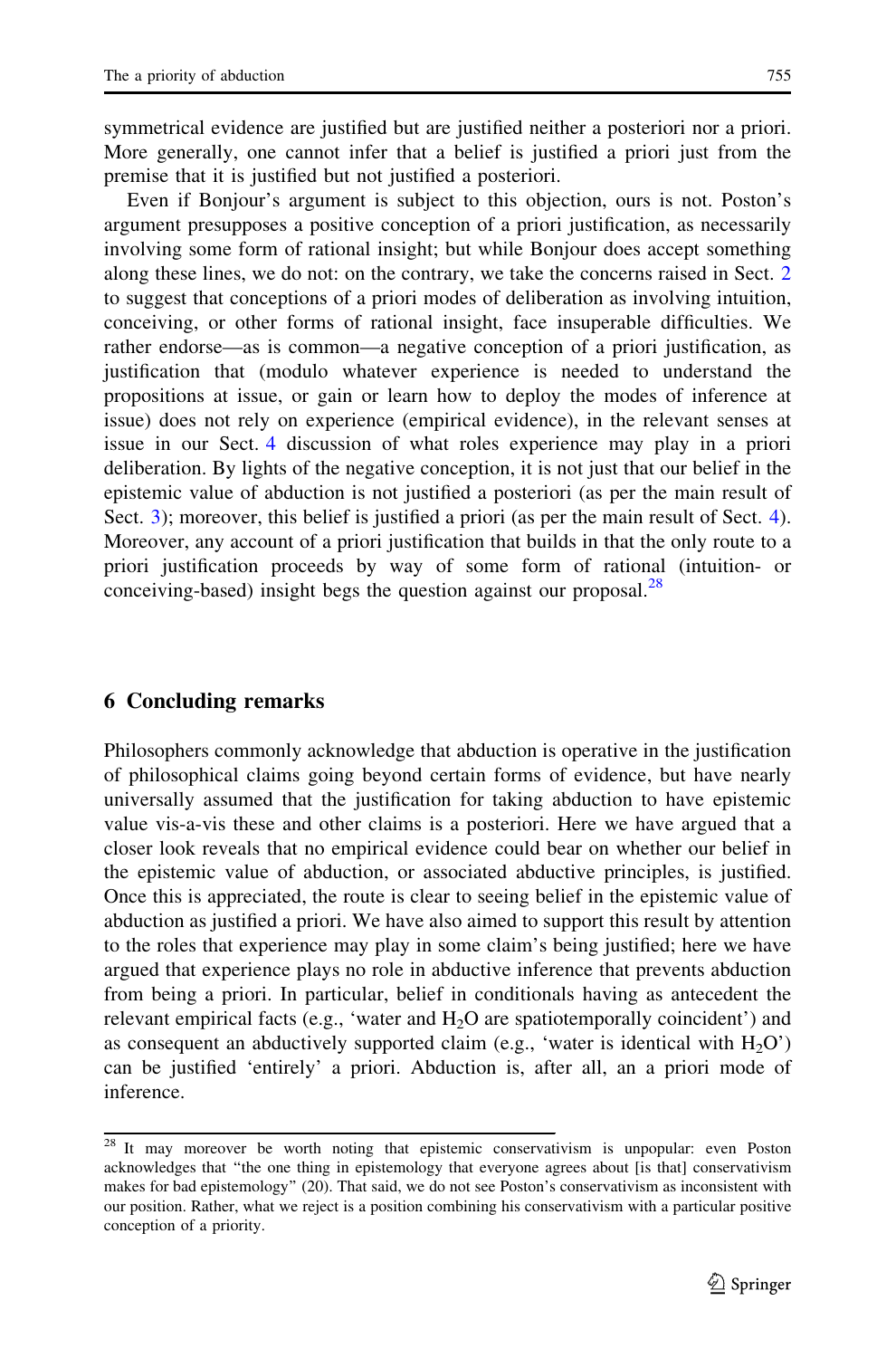<span id="page-21-0"></span>This is good news for philosophers, for abduction has clear advantages over other modes of a priori inference, involving intuition and conceiving, that have been traditionally appealed to as justifying philosophical claims that, one way or another, transcend the empirical. In particular, abduction is a distinctively rich mode of inference, with ampliative, fine-grained resources enabling it to bridge conceptual gaps and substantively legislate between competing philosophical views. Abduction is not just useful for scientific or everyday inference; on the contrary, it is the ultimate philosophical tool—and one that, we have here aimed to establish, can be largely employed from the armchair.

Acknowledgments Thanks to David Alexander and Benj Hellie, and to two anonymous referees for this journal for helpful comments and suggestions.

#### **References**

- Antony, L. (1999). Multiple realizability, projectibility, and the reality of mental properties. Philosophical Topics, 26, 1–24.
- Baker, A. (2003). Quantitative parsimony and explanatory power. British Journal for the Philoosphy of Science, 54, 245–259.
- Baker, A. (2004/2010). Simplicity. In E Zalta (Ed.), The stanford encyclopedia of philosophy (Fall 2013 Edition). <http://plato.stanford.edu/archives/fall2013/entries/simplicity/>.
- Bealer, G. (2000). A theory of the a priori. *Pacific Philosophical Quarterly*, 81, 1–30.
- Bealer, G. (2002). Modal epistemology and the rationalist renaissance. In T. S. Gendler & J. Hawthorne (Eds.), Conceivability and possibility (pp. 71–126). Oxford: Oxford University Press.
- Beebe, J. (2008). Can rationalist abductivism solve the problem of induction? Pacific Philosophical Quarterly, 89, 151–168.
- Beebe, J. (2009). The abductivist reply to skepticism. Philosophy and Phenomenological Research, 79, 605–636.
- Biggs, S. (2011). Abduction and modality. Philosophy and Phenomenological Research, 83, 283–326.
- Biggs, S., & Wilson, J. (2016). Carnap, the necessary a posteriori, and metaphysical anti-realism. In S. Blatti & S. Lapointe (Eds.), Ontology after carnap (pp. 81–104). Oxford: Oxford University Press.
- Biggs, S, & Wilson, J. M. Abductive two-dimensionalism: A new route to the a priori identification of necessary truths (in progress).
- Block, N., & Stalnaker, R. (1999). Conceptual analysis, dualism, and the explanatory gap. Philosophical Review, 108, 1–46.
- Bonjour, L. (1998). In defense of pure reason. New York: Cambridge University Press.
- Brueckner, A. (2001). BonJour's a priori justification of induction. Pacific Philosophical Quarterly, 82, 1–10.
- Byrne, A., & Pryor, J. (2006). Bad intensions. In M. Garcia-Carpintero & J. Macià (Eds.), Twodimensional semantics: Foundations and applications (pp. 38–54). New York: Oxford University Press.
- Campos, D. (2011). On the distinction between Peirce's abduction and Lipton's inference to the best explanation. Synthese, 180, 419–442.
- Casullo, A. (2003). A priori justification. Oxford: Oxford University Press.
- Chalmers, D. (2002). Does conceivability entail possibility? In T. S. Gendler & J. Hawthorne (Eds.), Conceivability and possibility (pp. 145–200). New York: Oxford University Press.
- Chalmers, D., & Jackson, F. (2001). Conceptual analysis and reductive explanation. Philosophical Review, 110, 315–360.
- Chomsky, N. (1995). The minimalist program. Cambridge: MIT Press.
- Chomsky, N., & Lasnik, H. (1993/1995). The theory of principles and parameters. In N. Chomsky (Ed.) The minimalist program (pp. 13–128). Cambridge: MIT Press.
- Cohen, S. (2010). Bootstrapping, defeasible reasoning, and a priori justification. Philosophical Perspectives, 24, 141–159.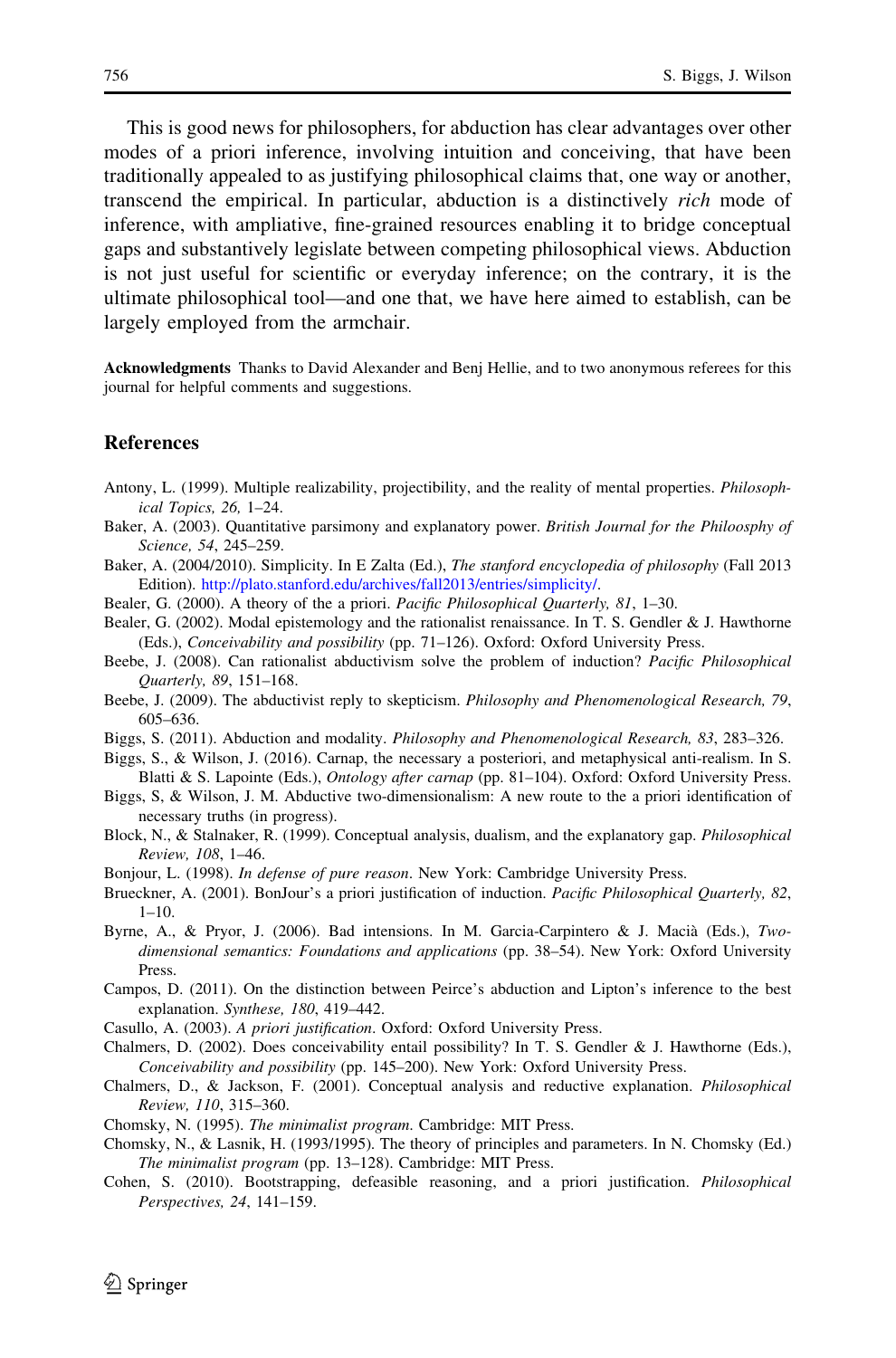- <span id="page-22-0"></span>Douven, I. (2011). Abduction. In E. N. Zalta (Ed.), The stanford encyclopedia of philosophy (Spring 2011 Edition). [http://plato.stanford.edu/archives/spr2011/entries/abduction/.](http://plato.stanford.edu/archives/spr2011/entries/abduction/)
- Earman, J., & Roberts, J. (1999). Ceteris paribus, there is no problem of provisos. Synthese, 118, 439–478.
- Everitt, N. (2003). Review: Epistemic justification. Mind, 112, 572–575.
- Fisher, A. (2015). David Lewis, Donald C. Williams, and the history of metaphysics in the twentieth century. Journal of the American Philosophical Association, 1, 3–22.
- Harman, G. (1965). The inference to the best explanation. *Philosophical Review*, 74, 88–95.
- Harman, G. (1970). Induction: A discussion of the relevance of the theory of knowledge to the theory of induction (with a digression to the effect that neither deductive logic nor the probability calculus has anything to do with inference). In M. Swain (Ed.), Induction, acceptance and rational belief. Dordrecht, Holland: D. Reidel.
- Hawley, K. (2006). Science as a guide to metaphysics? Synthese, 149, 451–470.
- Hawthorne, J. (2002). Deeply contingent a priori knowledge. Philosophy and Phenomenological Research, 65, 247–269.
- Heil, J. (2003). From an ontological point of view. New York: Oxford University Press.
- Hempel, C. (1988). Provisoes: A problem concerning the inferential function of scientific theories. Erkenntnis, 28, 147–164.
- Henderson, L. (2014). Bayesianism and inference to the best explanation. British Journal for the Philosophy of Science, 65, 687–715.
- Kant, I. (1781/1998). Critique of pure reason (P. Guyer & A. Wood, Trans.). New York: Cambridge University Press.
- Kim, J. (1972). Phenomenal properties, psychophysical laws, and the identity theory. Monist, 56, 178–192.
- Kornblith, H. (2000). The impurity of reason. Pacific Philosophical Quarterly, 81, 67–89.
- Kripke, S. (1980). Naming and necessity. Princeton: Princeton University Press.
- Ladyman, J. (2007). Does physics answer metaphysical questions? Royal Institute of Philosophy Supplement, 61, 179–201.
- Lange, M. (1993). Natural laws and the problem of provisos. Erkenntnis, 38, 233–248.
- Lange, M. (2000). Natural laws in scientific practice. Oxford: Oxford University Press.
- Lange, M. (2009). Laws and lawmakers: Science, metaphysics and the laws of nature. Oxford: Oxford University Press.
- Lipton, P. (1991/2004). Inference to the best explanation, 2nd Edn. New York: Routledge.
- Mackonis, A. (2013). Inference to the best explanation, coherence, and other explanatory virtues. Synthese, 190, 975–995.
- McGrew, T. (2003). Confirmation, heuristics, and explanatory reasoning. British Journal for the Philosophy of Science, 54, 553–567.
- Melnyk, A. (2008). Conceptual and linguistic analysis: A two-step program. *Noûs*, 42, 267–291.
- Minnameier, G. (2004). Peirce-suit of truth: Why inference to the best explanation and abduction ought not be confused. Erkenntnis, 60, 75–105.
- Neta, R. (2004). Review of Christopher Peacocke, the realm of reason. In Notre Dame Philosophical Reviews, Vol. 10.
- Peacocke, C. (2004). The realm of reason. Oxford: Oxford University Press.
- Plutynski, A. (2011). Four problems of abduction: A brief history. Hopos: The Journal of the International Society for the History of Philosophy of Science, 1, 227–248.
- Poston, T. (2014). Reason and explanation: A defense of explanatory coherentism. New York: Palgrave MacMillan.
- Putnam, H. (1962). The analytic and the synthetic. In H. Putnam (Ed.), *Mind, language, and reality:* Philosophical papers, Vol 2, 1975. Cambridge University Press, pp 33–69.
- Putnam, H. (1975). The meaning of 'meaning'. Minnesota Studies in the Philosophy of Science, 7, 131–193.
- Rayo, A. (2013). The construction of logical space. New York: Oxford University Press.
- Reutlinger, A., Schurz, G., & Hüttemann, A. (2015). Ceteris paribus laws. In E. N. Zalta (ed.), The stanford encyclopedia of philosophy (Fall 2015 Edition). [http://plato.stanford.edu/entries/ceteris](http://plato.stanford.edu/entries/ceteris-paribus/)[paribus/.](http://plato.stanford.edu/entries/ceteris-paribus/)
- Shupbach, J. N., & Sprenger, J. (2011). The logic of explanatory power. Philosophy of Science, 78, 105–127.